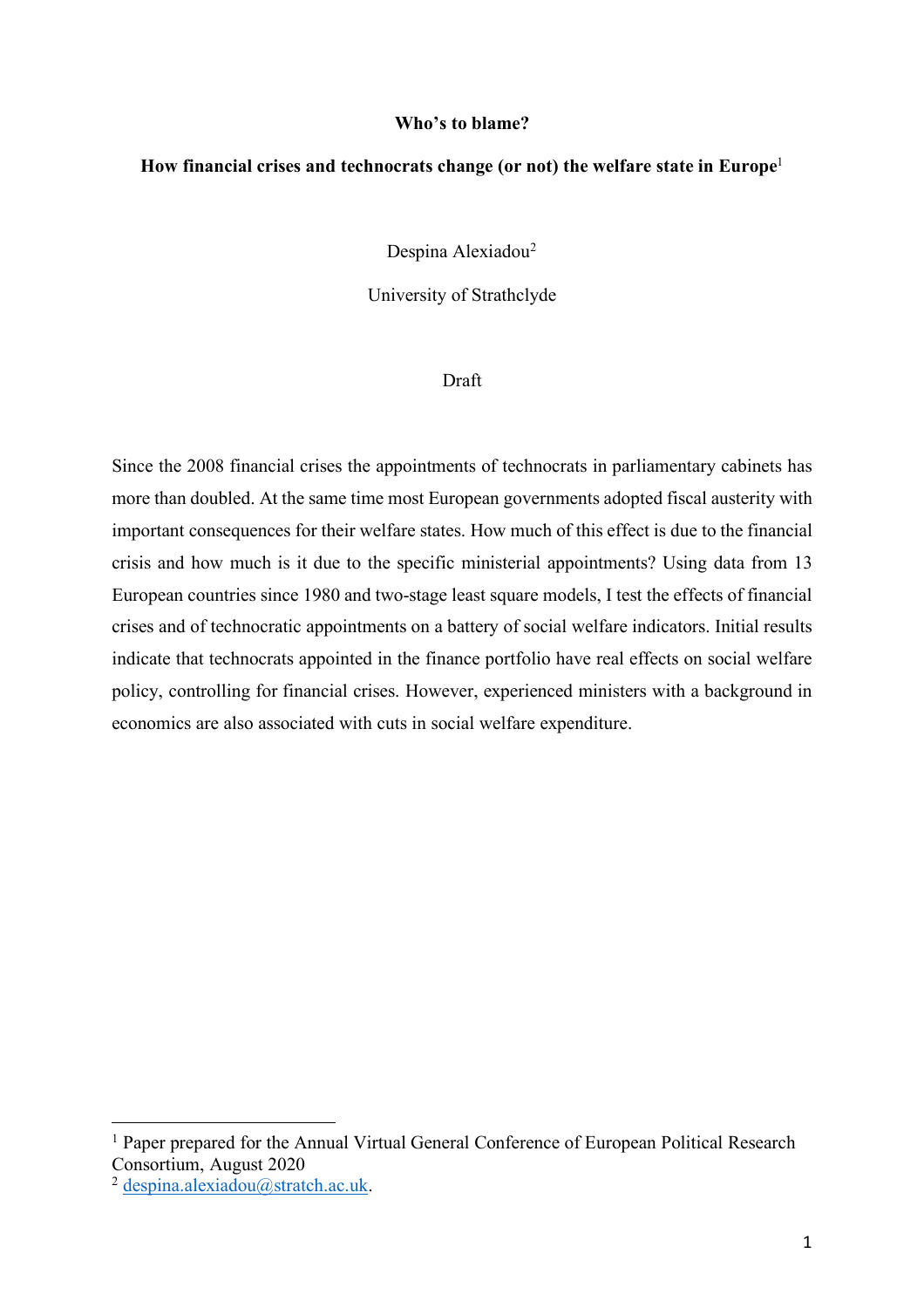How has the Great Recession changed mature welfare states? Against the broad consensus that the 2008 financial crisis has deeply changed domestic and international politics (Tooze, 2018), there is less consensus about how it has affected the welfare states of industrialized democracies. While fiscal austerity was adopted by governments across the board, welfare state reforms varied considerably (Kersbergen, Vis, & Hemerijck, 2014). Domestic actors and institutions seem to primarily explain this variation. Some scholars find that left governments, particularly when they consist of broad coalitions, have implemented the deepest spending cuts (Armingeon, Guthmann, & Weisstanner, 2016), while others find that right of center governments, particularly in liberal and minimal welfare states, have been behind welfare retrenchment (McManus, 2018; Picot & Tassinari, 2017).

Yet, partisanship does not only vary across governments but also within governments. One of the effects of the Great Recession, and of major economic crises in general, is the appointments of experts, both partisan and non-partisan, to crucial economic posts in cabinet. Since the start of the Great Recession in Western Europe, the number of non-elected, expert ministers, also known as technocrats, has more than doubled, particularly in political systems with more personalistic electoral systems (Alexiadou & Gunaydin 2019). Even though there has been considerable academic and popular debate regarding the role of non-elected technocrats in democracies (Berman, 2017; Bickerton & Accetti, 2017; Caramani, 2017), there is very little empirical evidence on the policy effects of technocrats, as opposed to partisan experts.

Typically, technocrats are appointed during economic and financial crises to increase the government's credibility vis-à-vis the markets (Schneider, 1998). Importantly, these technocrats are not just experts who will implement the government's agenda. They are trained economists who believe in market-conforming reforms that increase economic efficiency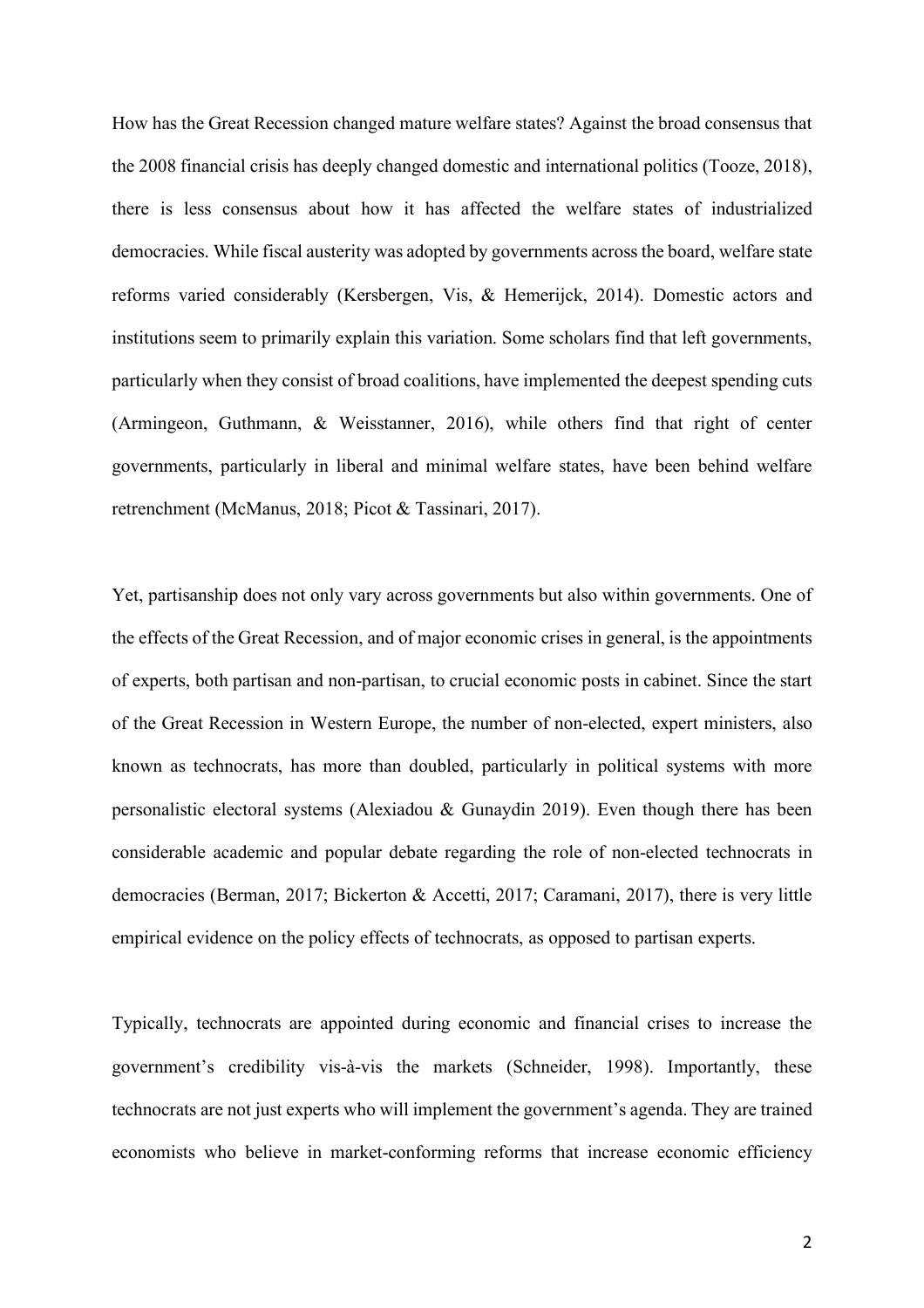(Dargent, 2015; Kaplan, 2017). In Latin America, technocrats appointed to top ministerial positions have been found to have important policy effects, above and beyond the policy preferences of the presidents who appointed them (Dargent, 2015; Kaplan, 2014). As such, it has been argued that recurrent economic crises and technocratic appointments have weakened the political systems in Latin America, and could potentially destabilize party competition in Europe (Roberts, 2017). Nonetheless, whether technocrats deliver more neo-liberal reforms than partisan politicians in Europe is still to be determined (Alexiadou, 2020).

Here I investigate the policy effects of technocrats and expert partisans, accounting for monetary and financial crises in 13 European parliamentary democracies. While, there is empirical evidence that ministerial appointments can, under certain conditions, affect policy outcomes (Chwieroth, 2007b; Wenzelburger & Staff, 2017), the policy impact of technocrats in European political systems is understudied with a few notable exceptions (Alexiadou, 2020; Bertsou & Caramani, 2020). To advance our understanding of the policy impact of technocratic appointments as opposed to the policy effects of economic crises, I utilize two-stage least square models and a new dataset on ministers' professional and political background by Alexiadou (2020).

This paper is one of the first to test the policy effects of major economic crises both directly and indirectly through the appointments of technocrats and partisan expert finance ministers. As such this work contributes both to the extensive literature on the social effects of economic crises (Armingeon et al., 2016; Kersbergen et al., 2014) as well as to the growing literature on the policy effects of individual politicians (Alexiadou, 2020; Chwieroth, 2007a; Dargent, 2015; Jochimsen & Thomasius, 2014; Kaplan, 2017).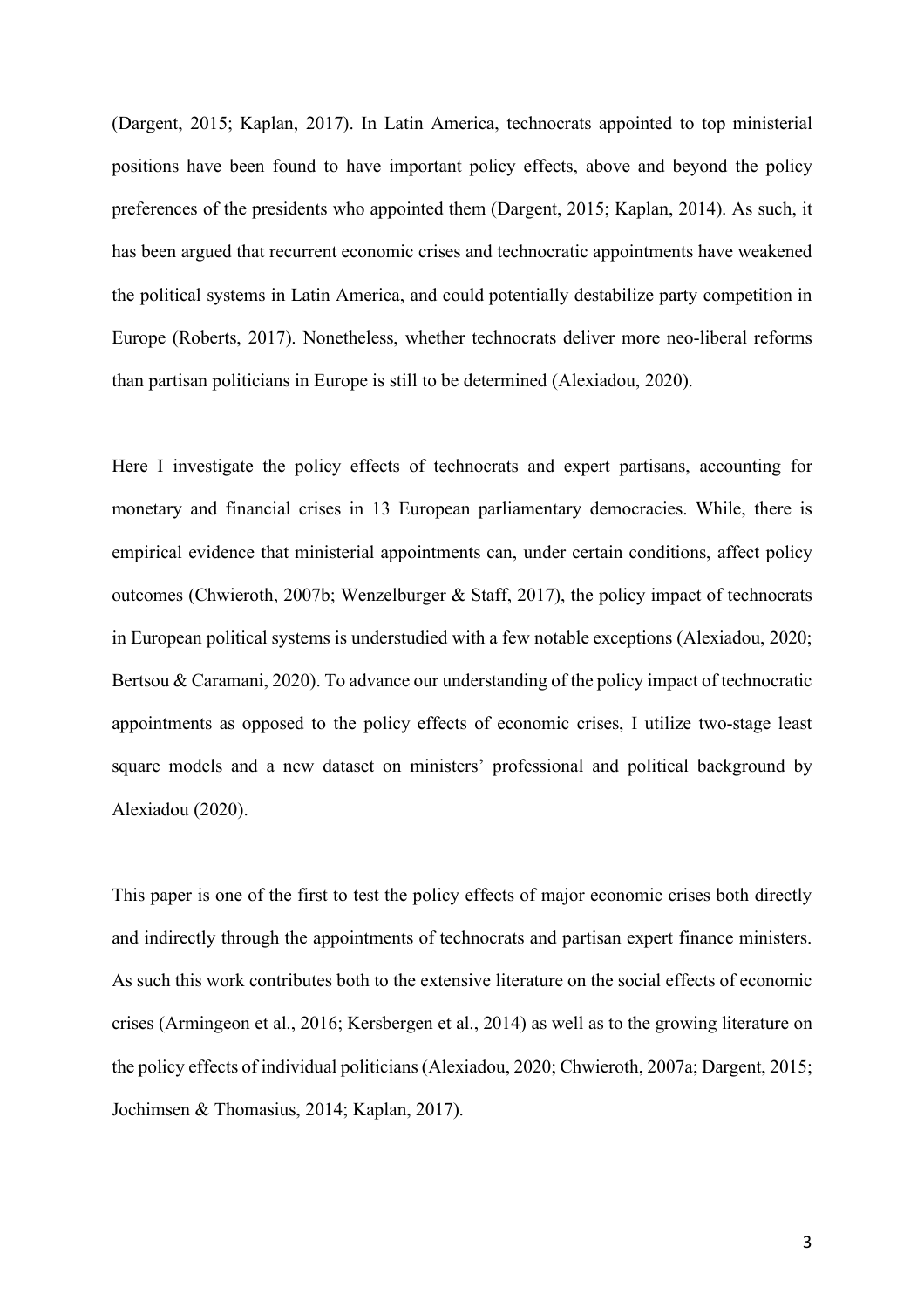#### **Economic Crises & market-conforming social welfare policies**

During major economic shocks governments are forced to respond either with fiscal stimulus or with radical budget cuts (Armingeon, 2012). Governments' initial responses to international crises, such as the 2008 financial crisis are typically expansionary. Governments need to make sure that there is sufficient credit in the economy to contain further spill-over effects that negatively affect growth and employment (Armingeon, 2012). Yet, often, expansionary budgets are replaced with radical budget cuts to address the rising public debt and deficit, which in turn, negatively affects the country's credibility in the international markets. Austerity does not only hurt governments because they cannot deliver on their pre-electoral promises but it typically drains resources from social services such as education, pensions and social assistance, that are popular with voters (Armingeon, 2012; Pierson, 1996).

In responding to major economic shocks, governments vary significantly both in their policy as well as in their political strategies. In terms of the specific policy reforms, these can vary significantly by government despite commonalities in the economic shock. Governments can choose to raise taxes or cut spending. If budget reductions are chosen, they will typically target the departments of social welfare as they account for a very large percentage of the government's spending. Yet, even within the social welfare department, governments need to choose if they will reduce benefits from and services to more vulnerable populations, such as the unemployed or single parents, against services that constitute social investment, such as health and education, or public pensions, that are often seen as deferred income. Naturally, the latter are electorally more salient and particularly costly.

In terms of their political strategies, governments can time their severest budget cuts early in their term in the hope that the economy improves nearer to elections (Hübscher & Sattler,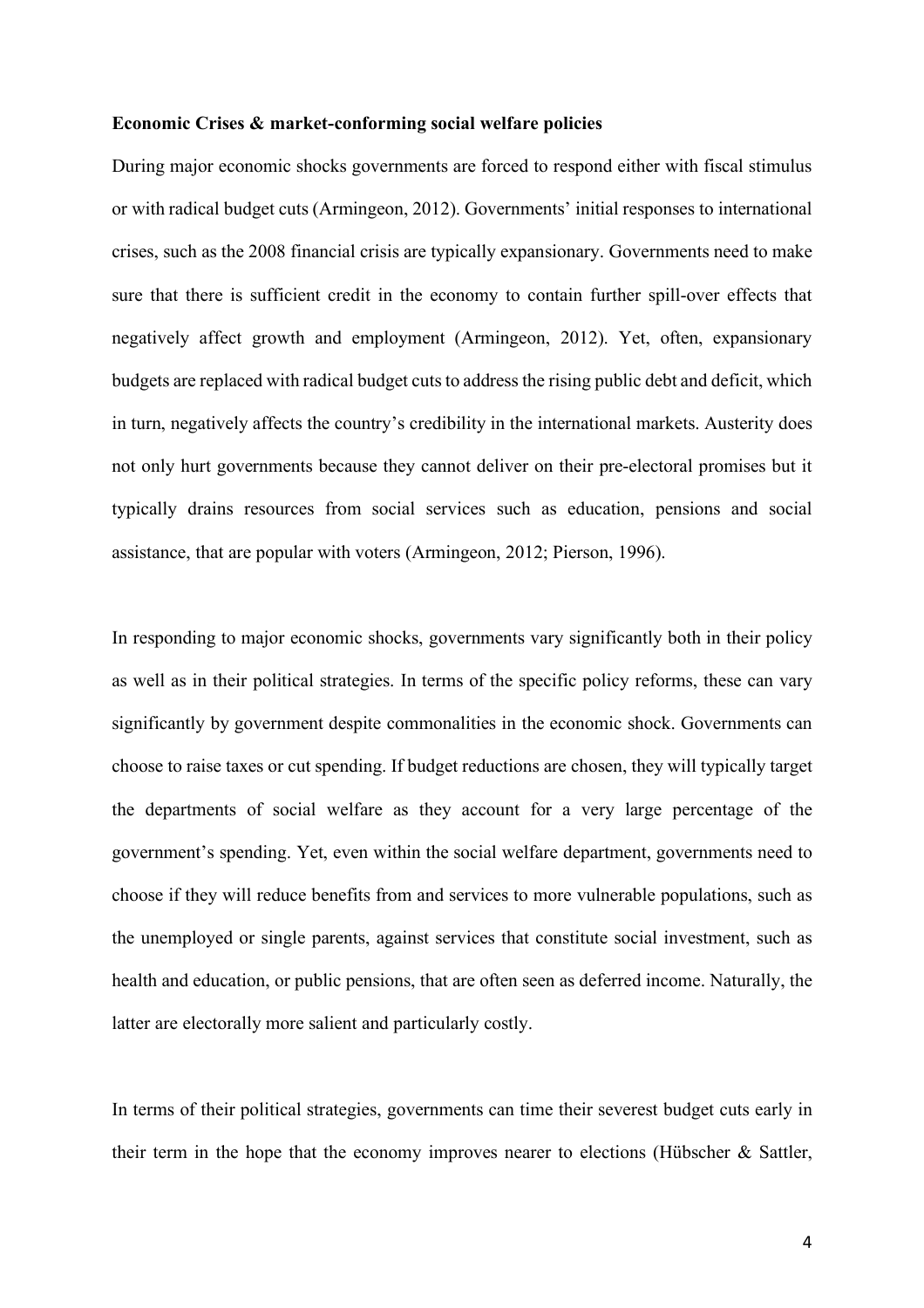2017), or move forward to more radical budget cuts when they have formed broad and consensus coalitions to diffuse responsibility and reduce the expected electoral costs (Armingeon et al., 2016). Nonetheless, often governments, particularly of the center-right, simply use instances of economic crises to push forward market-conforming policies they favored all-along, as was the case in Spain under Rajoy's government (Picot & Tassinari, 2017) or the UK under Cameron (McManus, 2018).

An alternative strategy that I investigate here is appointing technocrats to the portfolio of finance as a way of delegating policy to political outsiders. In what follows I define technocrats and technopols, before deriving hypotheses regarding the potential effects on social welfare policy.

# **Defining Technocrats and Technopols**

Following Bertsou and Caramani (2020), McDonnel and Valbrzzii (2014), and Alexiadou (2020), I refer to technocrats, as the non-elected experts who hold cabinet positions. Technocrats are different from politicians who have expertise in a particular field, for example, politicians with prior professional experience in economics. Here, I will refer to partisan experts as technopols. In addition, I do not assume that when techncorats take-on political roles, i.e accept a ministerial post in the cabinet, they become 'technopols'(J Williamson, 1994). Instead I maintain that although political appointments provide opportunity for policy influence, technocrats lack what true technopols enjoy; the control of important political resources such as political experienced and influence within a political organization (Joignant, 2011).

As extensively discussed in the literature (Bertsou & Caramani, 2020), it is important to distinguish technocrats from technopols when predicting their policy impact. A finance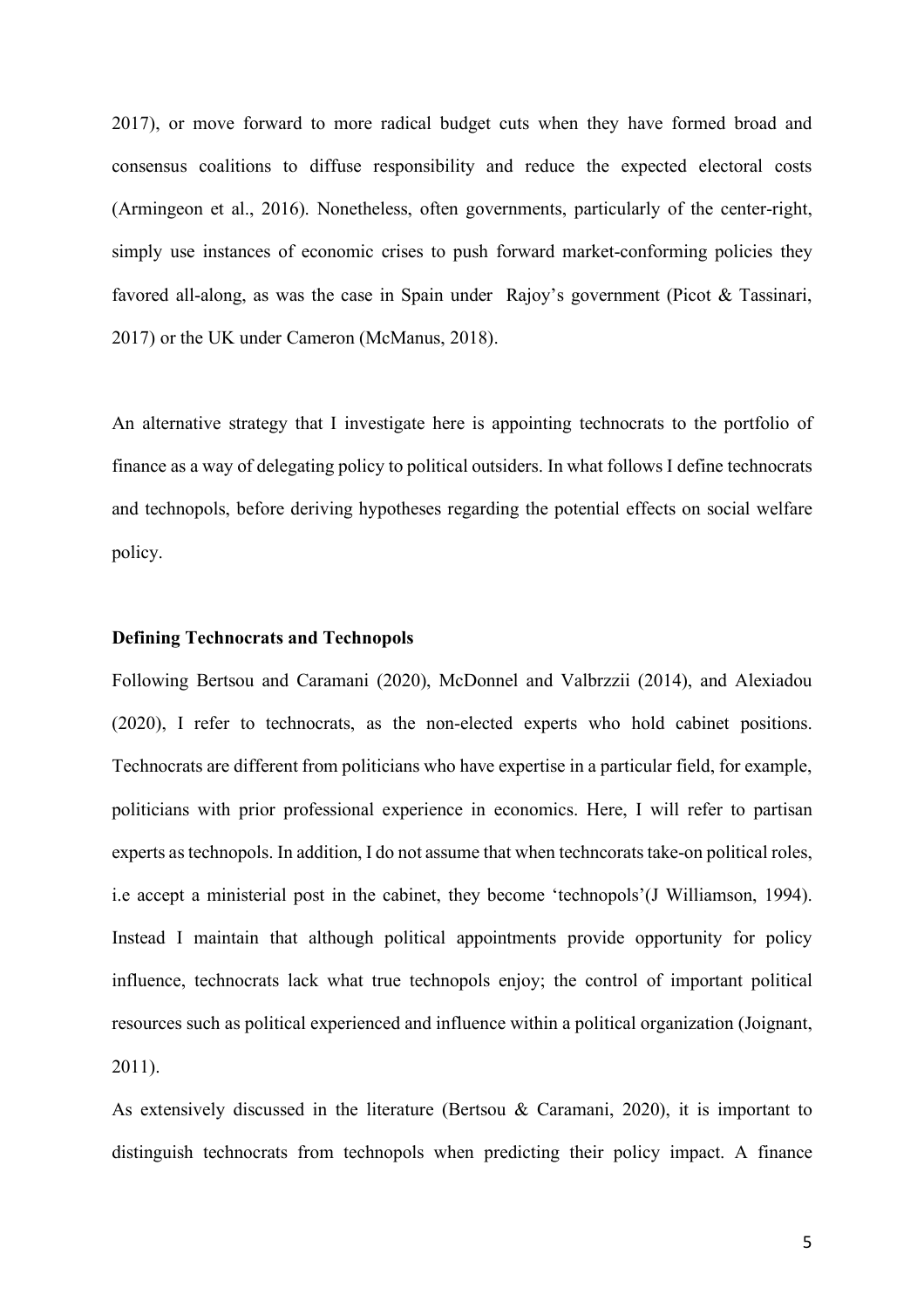minister who is a partisan expert (i.e. elected to parliament) is qualitatively different from a non-partisan expert (i.e a non-elected expert brought into the cabinet from an outside profession). Holding expertise constant, technocrats differ in the level of their commitment to policy reform when reform can potentially have personal political cost. However, even if elected politicians fully discount the political costs of their policy choices (i.e. they are ideologues), they might still feel committed to their electoral promises and their constituencies (Grossman, 2014). In contrast, technocrats are likely to commit to a reform as long as it is considered optimal by their professional peers and enhances their professional reputation (Alesina & Tabellini, 2007).

I primarily look at technocrat finance ministers to study the effects of technocrats on the welfare state during crises for two reasons. Prime ministers are twice as likely to appoint technocrats and technopols to the finance portfolio during major economic crises than during quieter times (Alexiadou & Gunaydin, 2019.; Hallerberg & Wehner, Forthcoming). Second, finance ministers are the second most powerful actors in parliamentary cabinets after the prime minister, with important agenda and veto powers over the government's spending priorities (Alexiadou, 2020; Hallerberg, Strauch, & Hagen, 2009; Jochimsen & Thomasius, 2014). They often enjoy the prime minister's support, but this is not necessary. Finance ministers are so visible to markets and voters that sometimes their priorities clash with the priorities of other colleagues around the cabinet table. This is not the case with most other cabinet ministers.

Consequently, when trying to understand the policy effects of economic crises, it makes sense to study the role of finance ministers who are explicitly appointed in order to contain public spending. In addition, finance ministers have a very specific and relatively narrow set of technical skills, which is mostly concentrated in the field of economics. Using data by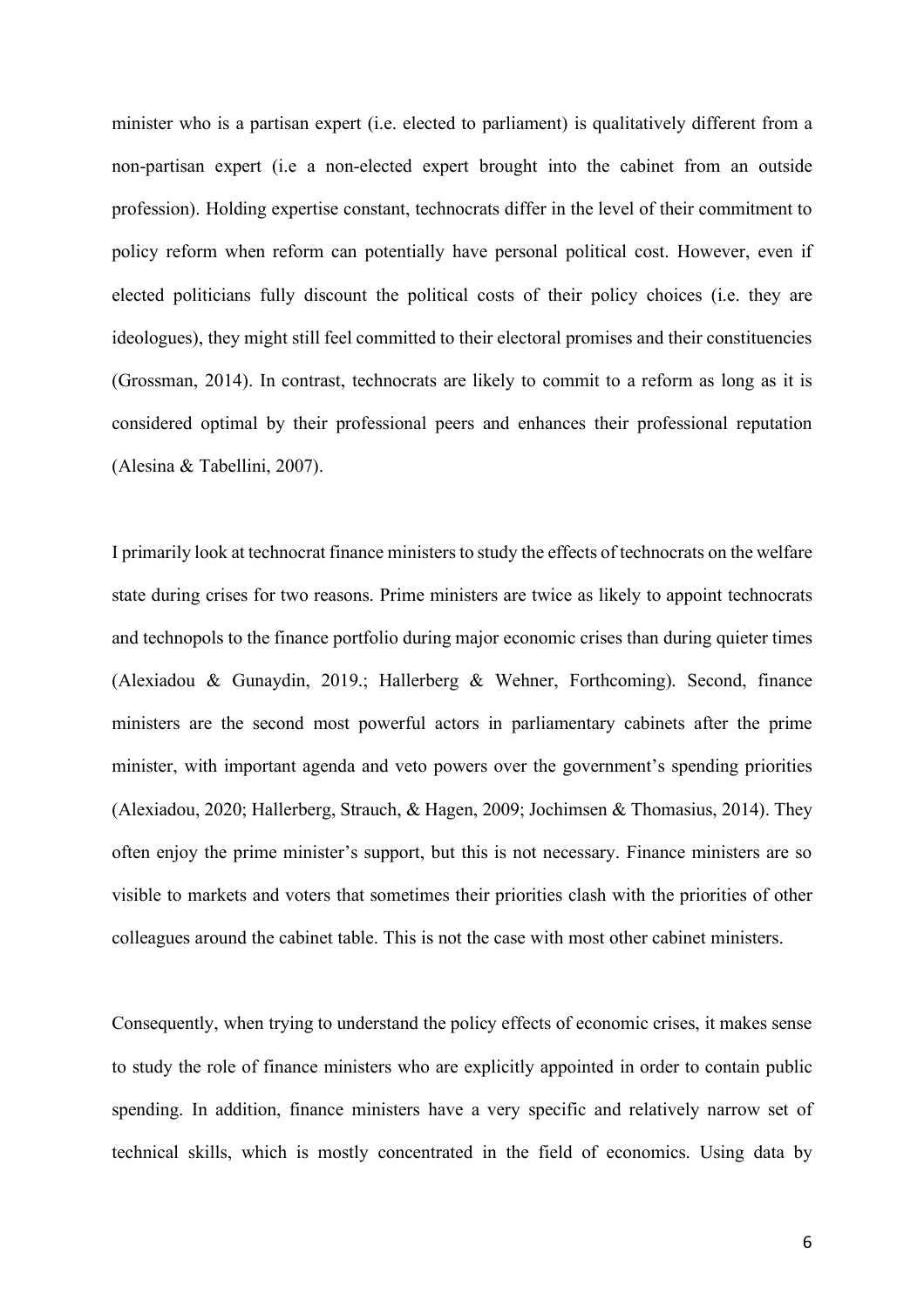Alexiadou (2020; 2019), Figure 1 shows the professional background of finance ministers in 18 parliamentary democracies, and of technocrat finance ministers. While in all of the countries in our sample the majority of finance ministers have a background in economics or finance, just 10 percent of all finance ministers have been technocrats, while twice as many have been experienced ministers with policy expertise.



#### **Figure 1: Professional Background of Finance & Employment Ministers**

# **Left-Right Ideology, Government Spending and Technocrats**

Finance ministers oversee the drafting the government's budget. There is a consensus in the literature that economists appointed to the finance portfolio tend to hold market conforming preferences, particularly when they are appointed during economic crises (Dargent, 2015; Kaplan, 2017). Market-conforming policies include the "deregulation of product markets, labor markets, and financial markets; the liberalization of trade; the corporatization of state entities;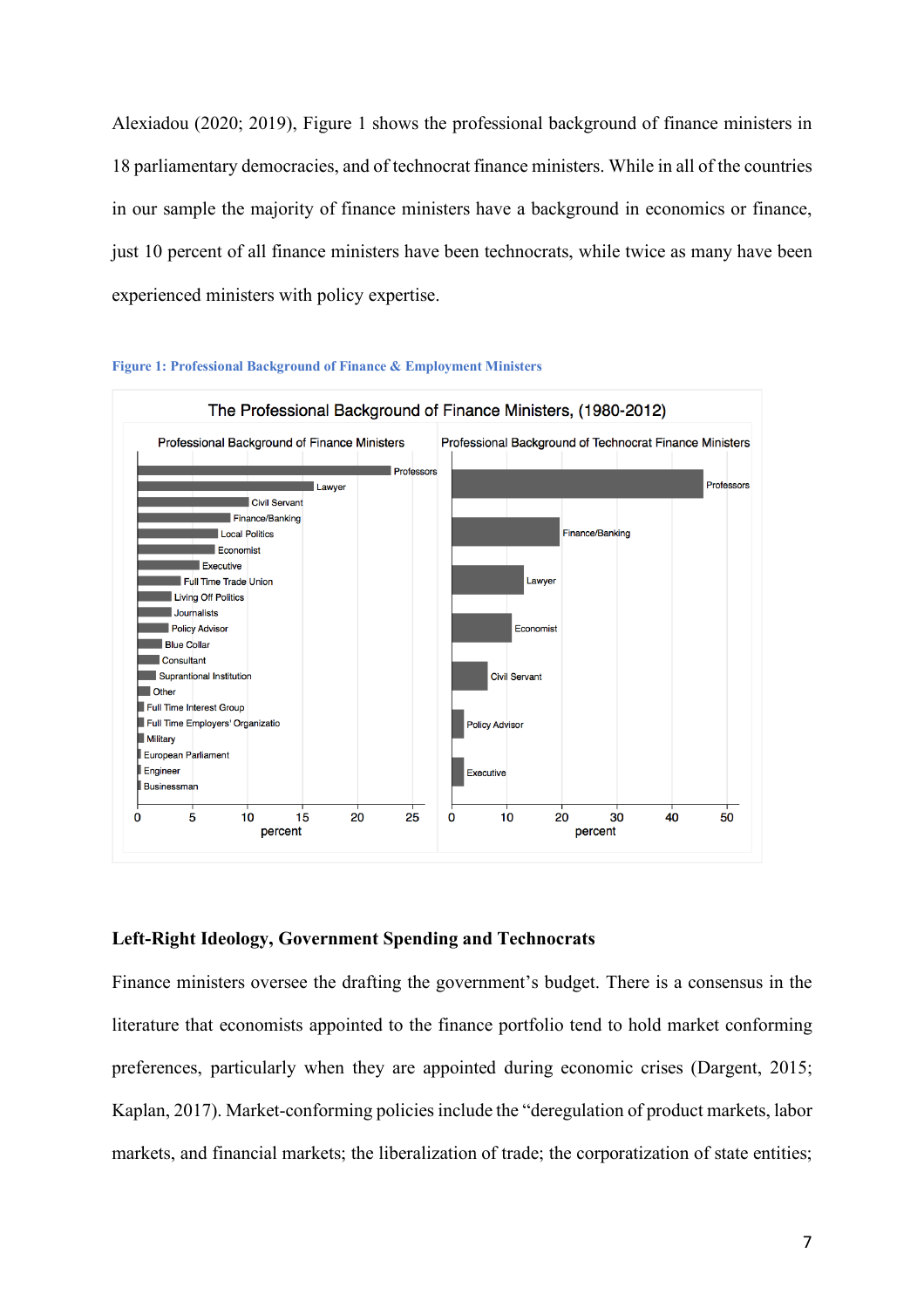and low-rate, broad-base tax reform" (Christensen, 2017). By limiting the role of the government, market-conforming policies aim at allocating resources more efficiently (Christensen, 2017).

Technocrats and technopols were instrumental in liberalizing the economies of Latin American countries in the eighties and nineties by adopting market conforming policies, also known as the 'Washington Consensus' (Kaplan, 2014, 2017; John Williamson, 1993). In Europe, technocratic presence has been a lot more limited particularly during the eighties. However, a significant number of Northern European countries in Continental Europe were already enjoying high levels of monetary stability, partly due to influential independent central banks and corporatist bargains between employers and unions (Alexiadou, 2012; Crouch, 1993; Hall, 2013; Mares, 2006). Furthermore, the budget-correcting austerity policies of the eighties and the early nineties did not seriously threaten the mature European welfare states (Gingrich, 2015; Korpi & Palme, 2003; Scruggs, 2006).

Nonetheless, important reforms took place with the aim of liberalizing the labor markets, and reducing the generosity of welfare payments (Christensen, 2017; Gingrich, 2015). The policy prescriptions coming out of think-tanks, such as the Organization for Economic Cooperation and Development (OECD), attributed slow economic growth to generous welfare payments that created 'poverty traps' and to barriers in business restructuring due to employment protection legislation, i.e. legislation that makes it hard to employers to dismiss their workforce (OECD, 1996). Specifically, according to the OECD (OECD, 1996, p. 38) while activation policies such as re-training and employment subsidies (Active Labour Market Policies, or ALMPs) encourage employability, generous and long-lasting unemployment benefits hinder the reduction of structural employment and reduce labor market efficiency.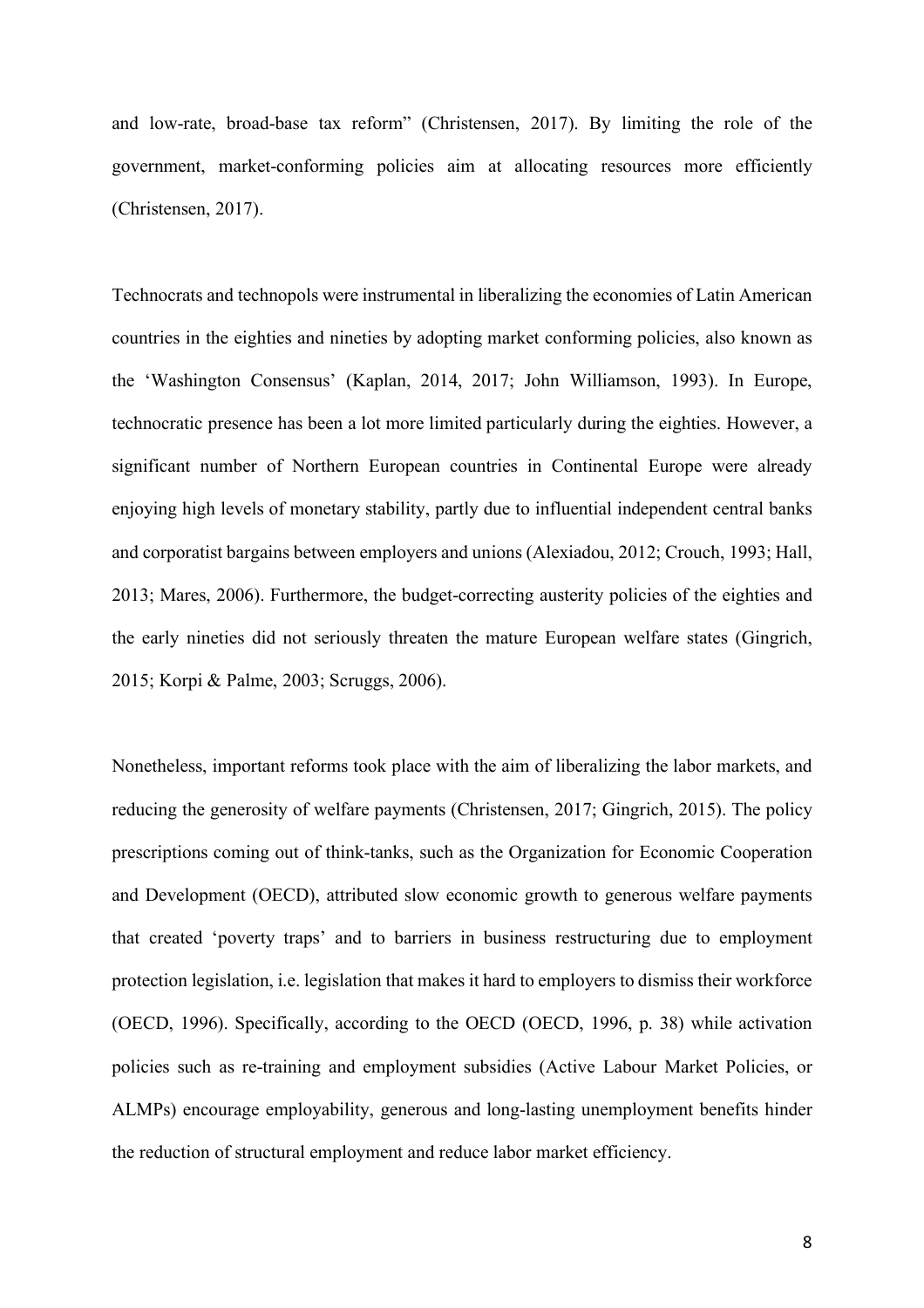The prescriptions to cut welfare payments have been controversial for social-democratic parties and their leaders. Many of the market-conforming economic and labour market reforms demanded by the international markets and think-tanks, such as the OECD, go against traditional social-democratic principles, and more importantly, against the interests of tradeunions and the core voters of social democratic parties (Rueda, 2007). Despite, the ongoing debate in the literature regarding the policy priorities of Social Democratic parties in the post WWII era (Clark 2002, Hibbs, 1977, 1987, Pierson, 1996, Garret, 1998, Hicks, 1999, Korpi and Palme, 2003, Bradley et al, 2003, Boix 1998, Rueda 2005, Green-Pedersen 2001 among others), the primary policy objectives of social democracy have historically been equality and labor de-commodification (Boix 1998, Iversen and Wren 1998, Esping-Andersen 1990). Right of center-parties, on the other hand, have been more forthcoming in adopting marketconforming labor market policies since they generally prescribe to freer markets and smaller welfare states (Allan & Scruggs, 2004; Korpi & Palme, 2003; Rueda, 2007).

Where do the technocrats stand in relation to market conforming policies? As with partisan politicians, I expect technocrats' policy preferences to largely vary with their professional career. A labor economist is less likely to support deregulated labor markets than an economist who works in the financial sector. After all even central bankers who have a rather straightforward policy mandate vary in the intensity of their preferences (Adolph, 2013; Ainsley, 2017). Nonetheless, it is probably uncontroversial to assume that a technocrat finance minister, one whose background is primarily academic, aligns with think tanks such as the OECD in her social welfare preferences. *If so, a technocrat finance minister would be to the right of the majority of social democratic parties, but probably to the left of right-of-center parties.* In other words, I do not expect technocrats to be more ideological than the average right of center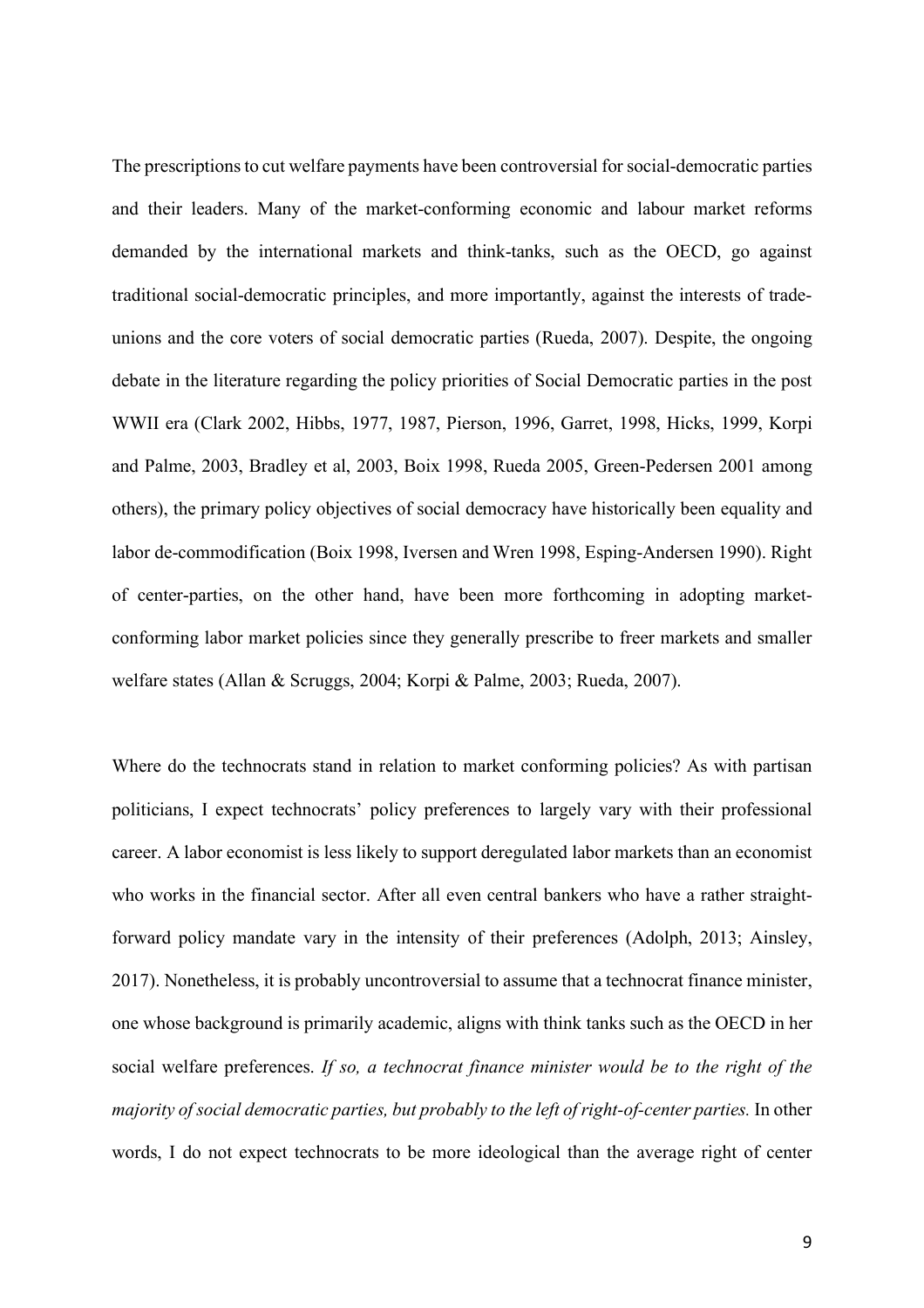politician. However, I expect them to be more willing to push through with reforms that are cost-saving and unpopular within the electorate. *Accordingly, I expect technocrats to be associated with cuts in government and social welfare spending, and particularly with social spending that has a high budgetary impact and is popular among the electorate.*

#### **Economic Crises and the appointments of technocrats**

According to the literature, technocrats, particularly in highly politicized and important posts such as the department of finance, are appointed for two main reasons during economic crises; to signal to investors and voters that an investment friendly environment exists (Schneider, 1998) and to shield partisan heavyweights from the personal political costs of unpopular policies (Alexiadou & Gunaydin, 2019). Alexiadou and Gunaydin (2019) find that although both monetary and financial crises predict the appointments of technocrats, they are more likely to be appointed in political systems where voters have a preferential vote,.i.e in more personalized electoral systems. Indeed, in these systems, the likelihood of appointing experienced politicians decreased significantly during the Great Recession, indicating that experienced politicians would rather not take a job that could 'burn' them. In turn, these findings suggest that technocrats might be more effective in undertaking market-conforming reforms than experienced partisans, especially when these are unpopular among the electorate. Building on and Alesina (2007), who argued that non-elected, non-partisan cabinet ministers are only marginally concerned about the political implications of their tasks, as they expect to return to their original professions when they leave government, one would expect technocrats to be more likely to push forward unpopular policy reforms than partisan ministers.

Accordingly, *I expect financial crises to have both direct and indirect effects on social spending.* During financial crises, governments initially respond with increased social spending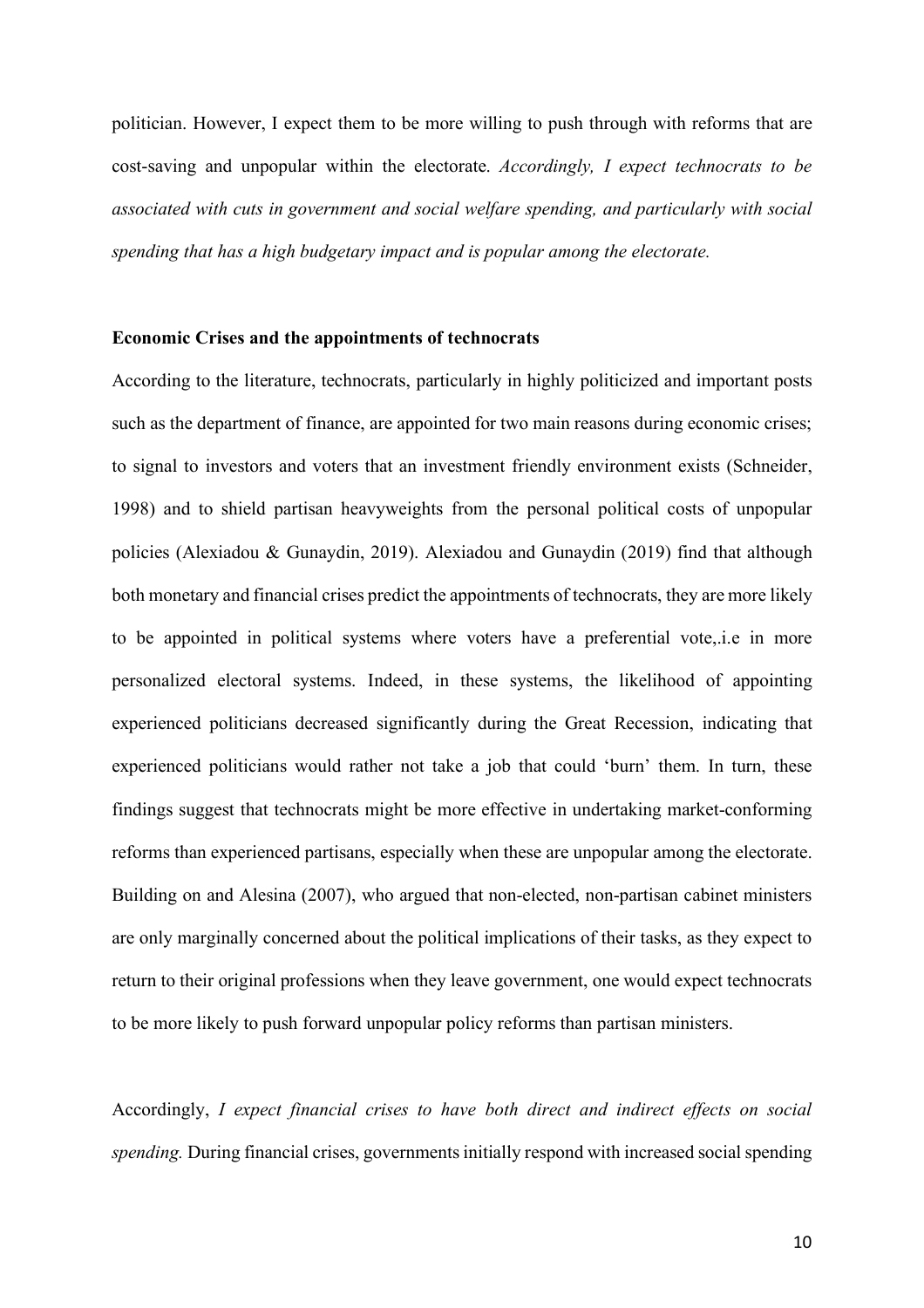but in the longer-run social spending will decrease. This is the direct effect. At the same time, during financial crises some governments resort to appointing technocrats, either to signal to the markets their market-conforming intentions and/or to address agency loss issues within their government. Either way, these technocrats are likely to push forward unpopular, marketconforming policies. This is the indirect effect of financial crises on the welfare state. The argument is illustrated in Figure 2.



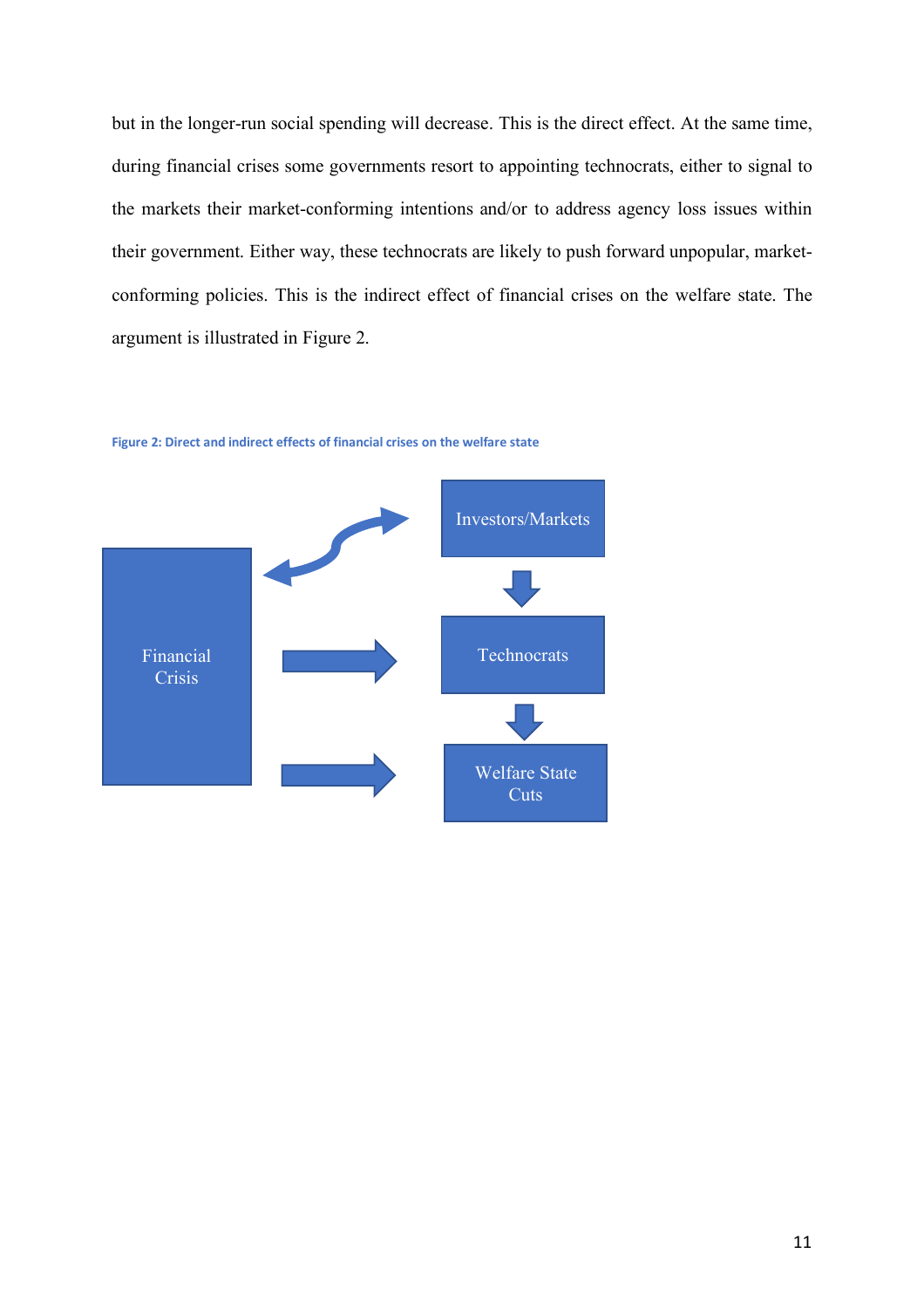# **Empirical Analysis**

# *Empirical model*

The central argument of this article is that financial crises have both direct and indirect effects; they have direct effects through budgetary pressures and indirect effects through the appointments of technocrats. To empirically model this process, I use a maximum likelihood, treatment effects model which is a two-stage least squares estimator. In the first stage, the estimator predicts the appointments of technocrats and the in second stage the estimator predicts predicts the policy impact of technocrats, taking into account the selection process.

More specifically the treatment effects model estimates the two following equations:  $y_{it} = x_{it} \beta + w_{it} \delta + \varepsilon_{it}$ , the regression equation (1)  $w_{it}^* = z_{it}\gamma + u_{it}$ , the selection equation (2)

Since I expect financial crises to have both direct and indirect effects, crises are included in both the selection and the regression equations. Moreover, other exogenous variables are included in the selection equation , such as changes in government bond yield and the electoral system, that predict the appointments of technocrats and which need have a direct effect on y, the outcome variable of the regression equation. I discuss the data in more detail in the next section.

Finally, the regression equation is an error correction model. There are two reasons for that: First, in line with the literature, I expect financial crises to have different short-term and longterm effects on social spending; in the short term, spending should increase, while in the longterm, spending should decrease. The panel, time-series data allow me to directly model these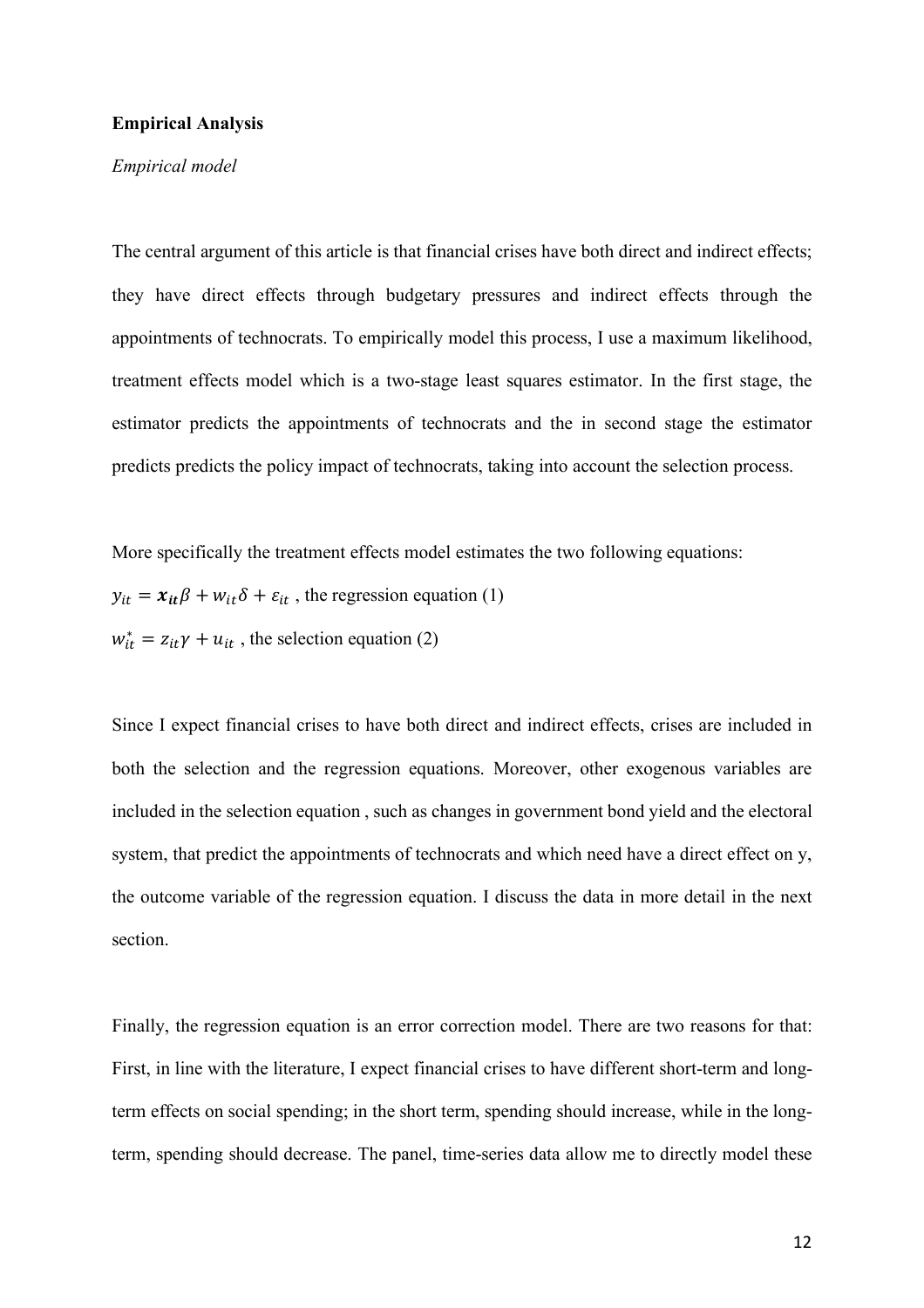dynamics using an error correction model, which, following Pesaran (2015) can be expressed as follows:

$$
\Delta y_{it} = \beta_0 \Delta x_{it} - (1 - \lambda)(y_{it-1} - (\beta_0 + \beta_1)/(1 - \lambda)x_{it-1}) + \varepsilon_{it}, \quad (3)
$$

where the term  $(\beta_0 + \beta_1)/(1 - \lambda)$  is the slope coefficient in the long-run relationship between x and y, while  $\beta_0$  is the short-run effect of a unit change in x on y.

To sum up, in the regression model the dependent variable is in changes and all the regressors are in both changes and lagged by one year. In the selection model, which is a probit model, all variables, both the regressors and the dependent variable are lagged by one year to match the dynamic specification of the regression model. Robust standard errors are included.

### *Data*

The data are unbalanced time-series/cross-section and include 13 countries and on average about 16 years of observations. The countries in the study are all Western European parliamentary democracies: Austria, Belgium, Denmark, Finland, France, Germany, Greece, Italy, Netherlands, Norway, Portugal, Spain and Sweden (Alexiadou, 2020; Alexiadou & Gunaydin, 2019).<sup>3</sup> The data spans from 1990 to 2013 due to data availability primarily on bond yield data, but also because technocratic appointments have been more frequent during the last three decades, as austerity policies and structural reforms became more pressing.

<sup>&</sup>lt;sup>3</sup> For summary statistics see Appendix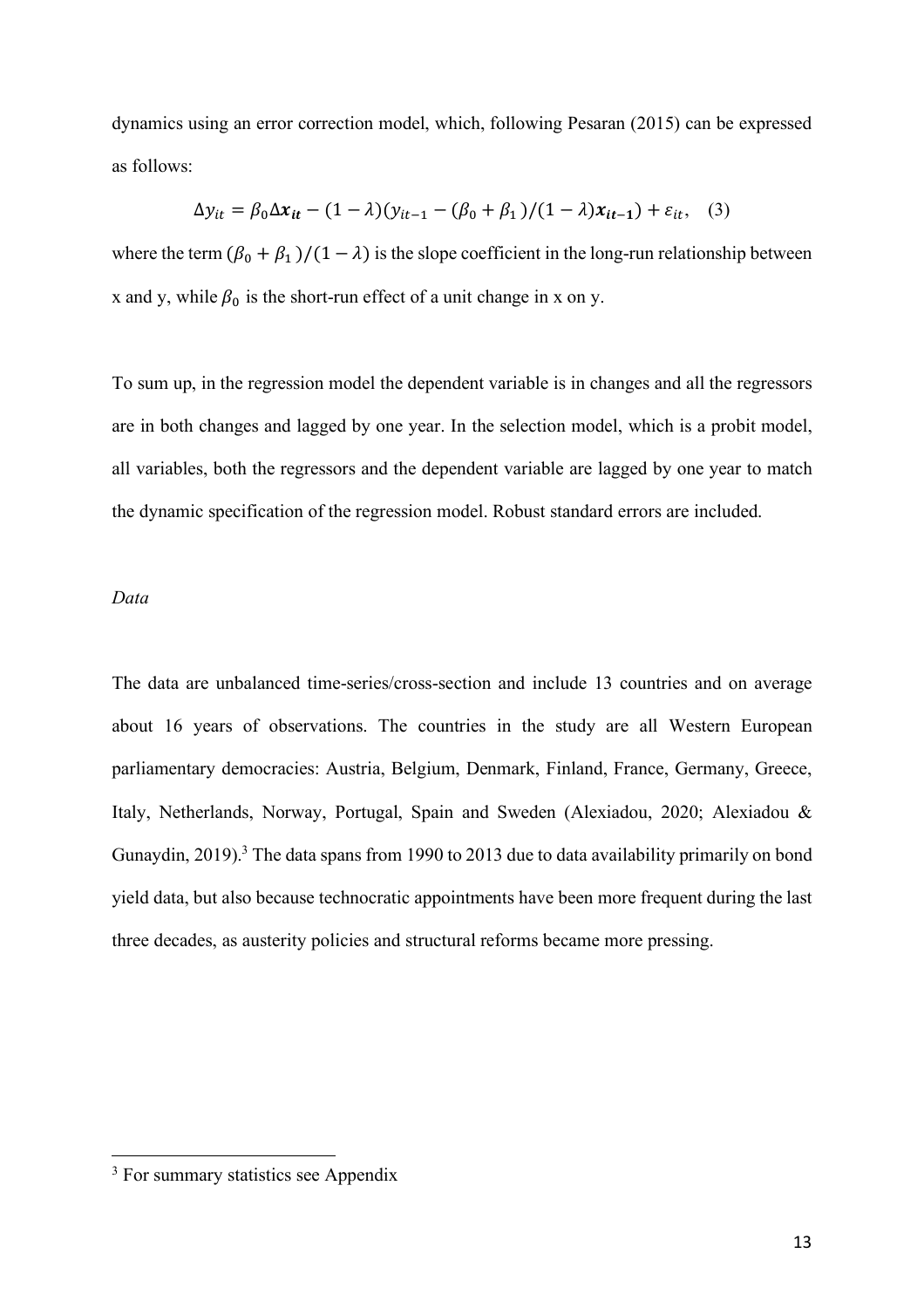Three different dependent variables are used: *total government spending as % of GDP, total social spending as % of GDP and total public health spending as % of GDP. These data are*  provided by the OECD and extracted by the Quality of Government Dataset (2010).

I expect social spending to be one of the first policies to be negatively affected during periods of fiscal retrenchment, since it burdens public finances more than any other public expenditure. On average, social spending accounts for 15 to 20 percent of the GDP in advanced democracies in the last thirty years (OECD, 2016). The reason for including three different indicators of spending is that I expect technocrats to have more policy impact on spending cuts that are less popular, such as spending on health, than on total social spending. Government spending is included as a way to test if technocrats are more broadly with austerity policies.

In the regression model I include the following controls, in both changes and levels: *economic growth*, the *unemployment rate* (Armingeon, Weisstanner, Engler, Potolidis, & Gerber, 2012) the Prime Minister, as measured by the Comparative Manifesto Project *(RILE).*

There are two main explanatory variables: financial crises and technocrat finance ministers. I use two indicators for economic crises: one for *Monetary Crisis*, coded as 1 during inflation and currency crises (Reinhart & Rogoff, 2009), and an indictor variable for the *Great Recession*, coded as 1 since 2009 and 0 otherwise. Both of these indicators, monetary and the great recession, have also been found to strongly predict the appointments of technocrat finance ministers (Alexiadou & Gunaydin, 2019). Therefore, they are included both in the regression and in the selection models. In fact, these two variables that capture economic crises are the two main predictors for the appointments of technocrats in the selection models.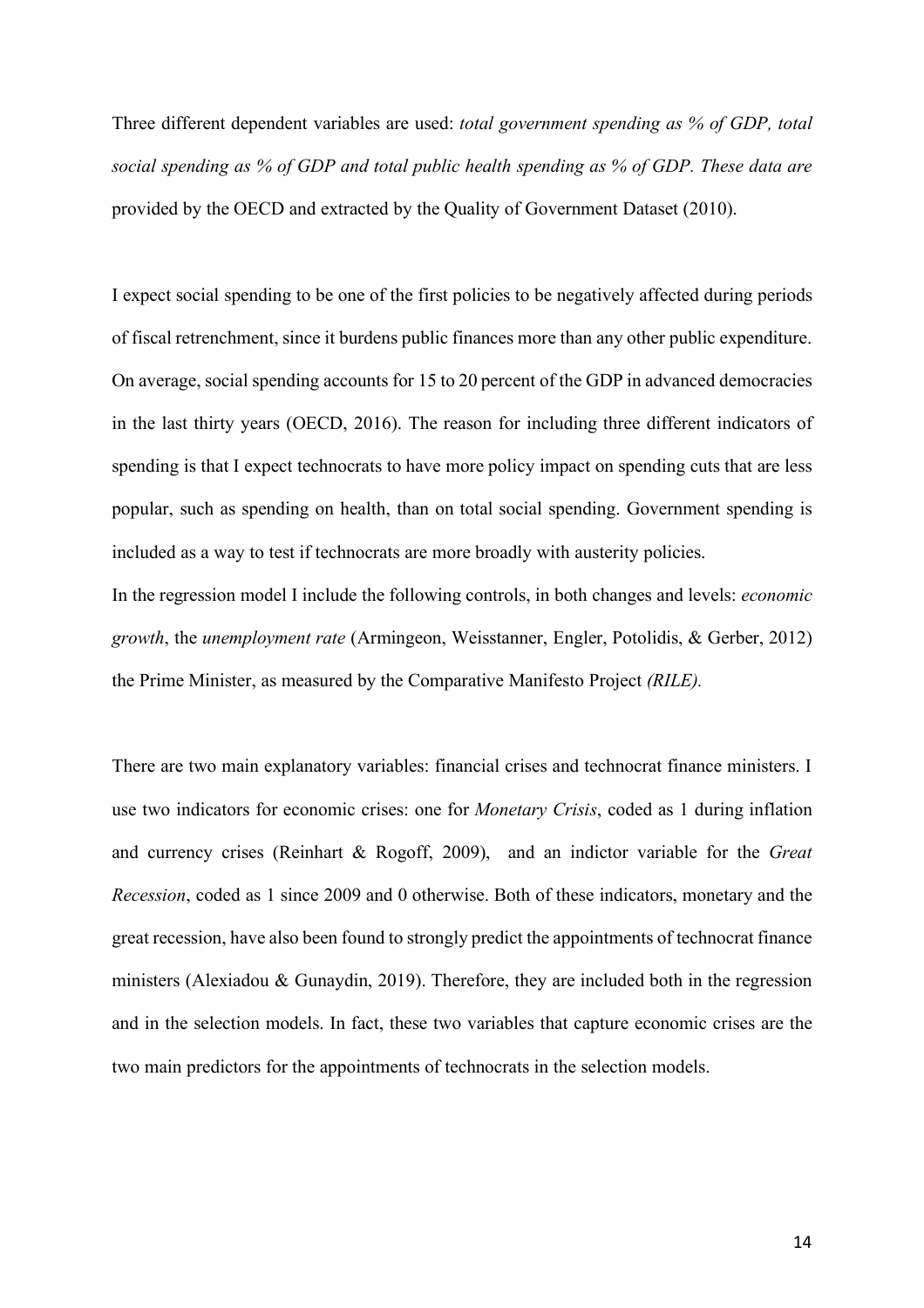Apart from monetary crises and the great recession, I also include the lagged change in the 10 year bond yield of sovereign countries (own coding). Bond yields can change dramatically during financial crises especially when domestic economic and political conditions worsen dramatically. As such, technocrats could be appointed by prime ministers to signal to markets their commitment to policy reform as argued in the literature. Finally, I include a variable for how person-centred the electoral system is, to control for domestic institutional factors that condition the appointments of technocrats and high-ranking ministers to top economic posts in the cabinet (Alexiadou & Gunaydin 2019).

The dependent variable in the selection model is whether the finance minister is a technocrat, coded as one who has never been elected at the national, regional or local levels and has a background in economics, banking and finance. In addition, I test the policy effects of technopols, ministers who have the same policy expertise as technocrats but have experience in government, specifically, they have served as cabinet ministers for at least 4 years. Technopols are also more likely to be appointed during financial crises (Alexiadou & Gunaydin 2019). By testing the policy effects of technopols, one can further investigate the policy effects of ministerial appointments vis-à-vis the direct effects of financial crises.

# **Empirical Results**

Table 1 supports the expectation that both the 2009 financial crisis and technocrats have short and long-run effects on the welfare state and on government spending in general. Even though government spending as a percent of GDP typically increases, the 2009 financial crisis has had a profound long-run effect on both types of spending. Specifically, according to Column 1 of Table 1, in the long-run, social spending has gone down by at least 5 percent due to the 2009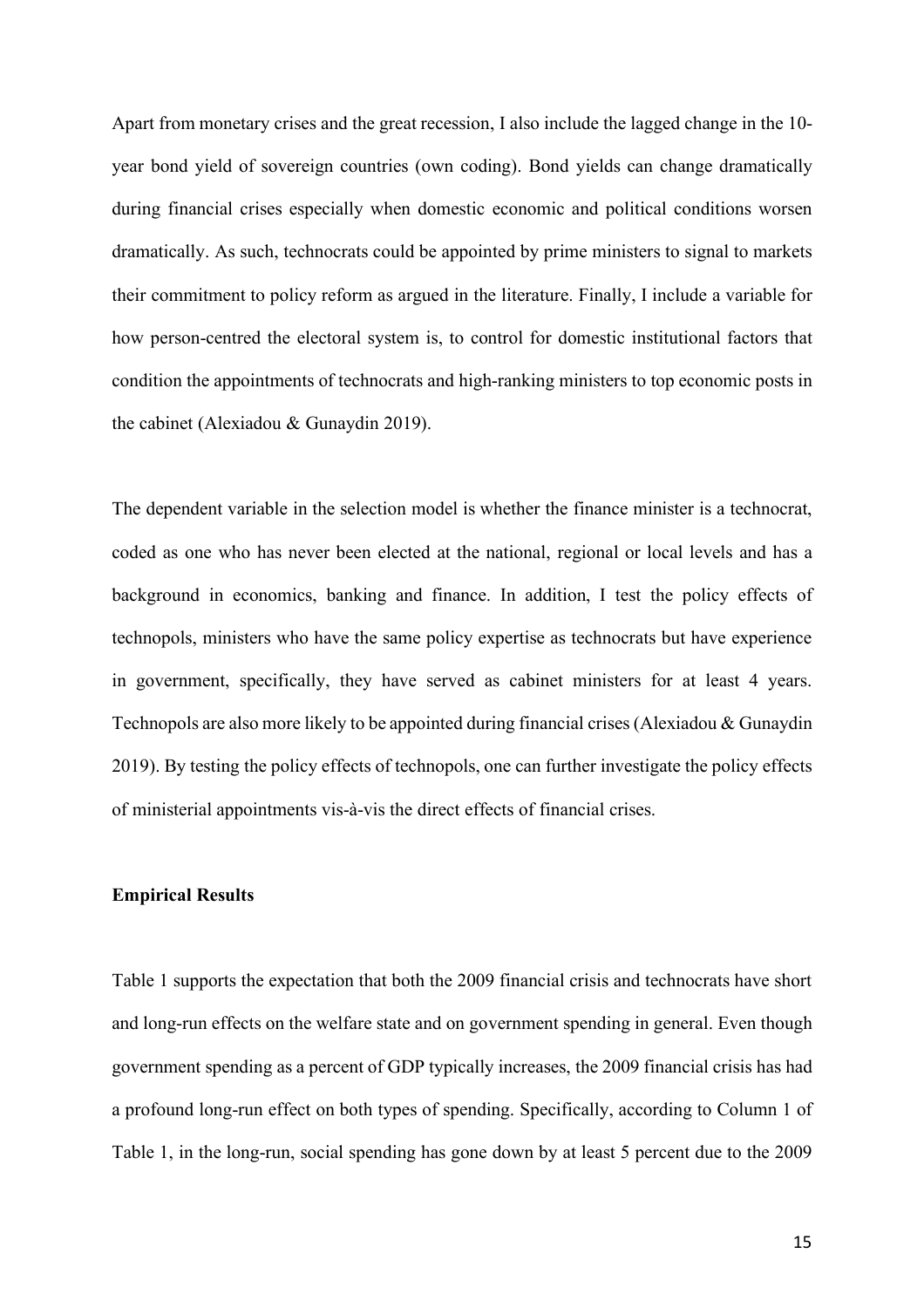financial crisis, which health spending decreased by about half of total social spending. In contrast, the 2009 financial crisis has had no long-run impact on total government spending. In all instances, the immediate effect of the 2009 crisis on welfare spending was a significant increase of the magnitude of about 1 percent for social and total spending and half percent for health spending. Monetary crisis, on the other hand, have had no effect, whether positive or negative, on spending according to Table 1.

Technocrats, as predicted, also have a negative effect on social spending but primarily in the short-run; unlike the 2009 financial crisis, technocrats are associated with an immediate decrease in social spending by just under half a percentage point and a 0.12 percent cut in health spending. However, the long-run effect is the most interesting one. Here we find that technocrats have the same negative, long run effect on social spending as the 2009 financial crisis, although the indicator fails to reach statistical significance in the case of health spending. This is an important finding to the extent that it shows that financial crises have both direct and, perhaps unintended indirect effects on social spending, through the increase in the appointments of technocrats. Looking at the selection model, we can clearly see that both monetary and the 2009 financial crisis strongly predict the appointments of technocrats. In addition, a positive change in the bond yield, meaning higher borrowing costs for countries, also strongly predict the appointments of technocrats. Technopols, on the other hand, have a limited effect on social spending and no effect on health and government spending. According to Equation 2 of Table 2, appointing a technopols have no short-run effects but has a significant negative long-run effect of the magnitude of 16 percent. However, despite this significant effect, technopols have no independent impact on either health spending or government spending. This finding does provide some support to the expectation technocrats are appointed to implement unpopular cuts politicians would rather avoid.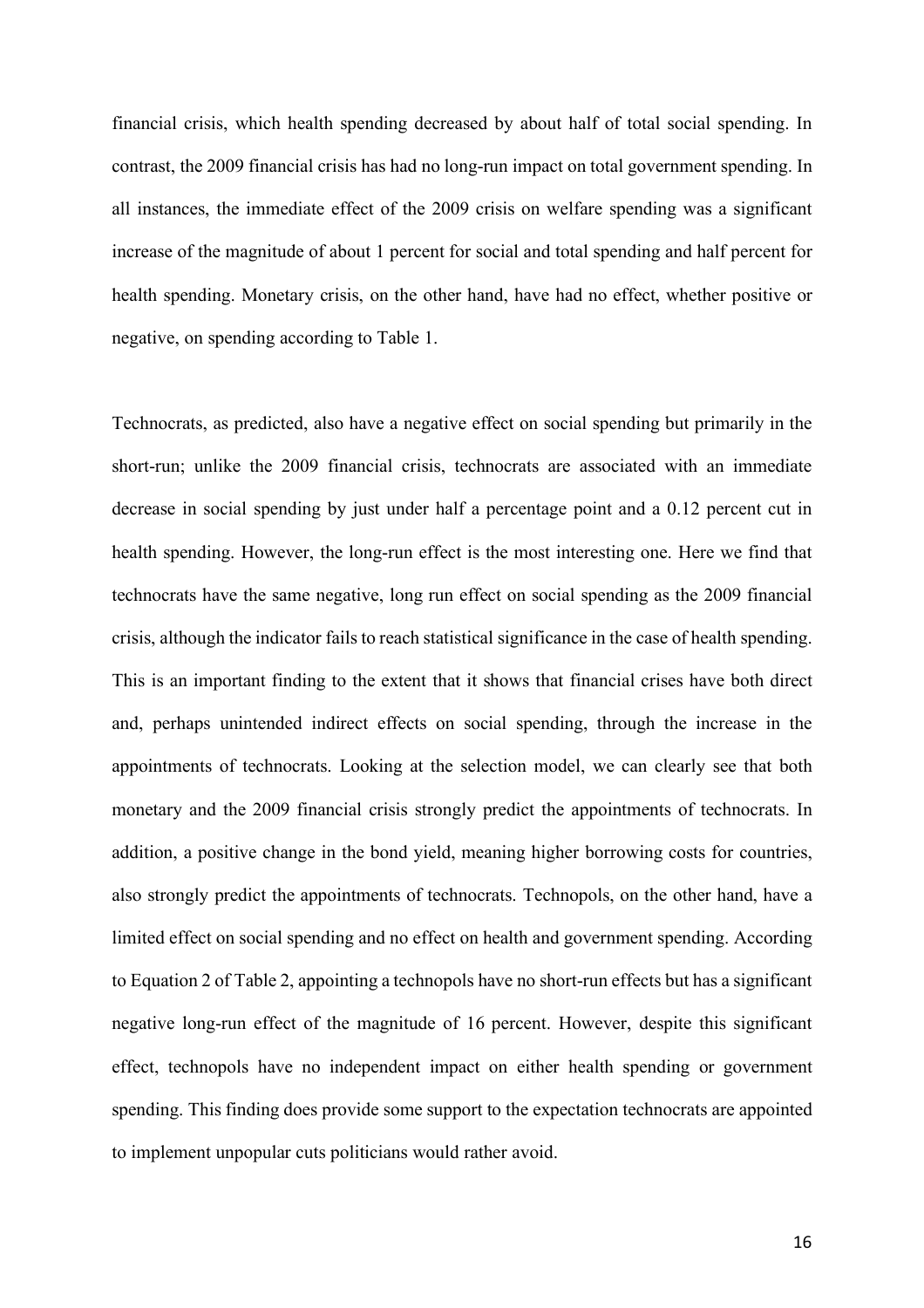|                          | (1)                 | (2)          | (3)                 | (4)                | (5)                 | (6)          |
|--------------------------|---------------------|--------------|---------------------|--------------------|---------------------|--------------|
|                          | D_Social            | Technocrats  | D_Health            | Technocrat         | D Gov Expend        | Technocrat   |
|                          | <b>Second Stage</b> | First Stage  | <b>Second Stage</b> | <b>First Stage</b> | <b>Second Stage</b> | First Stage  |
| L. social exp.           | $-0.0531***$        |              |                     |                    |                     |              |
|                          | (0.017)             |              |                     |                    |                     |              |
| L. health Exp.           |                     |              | $-0.0503***$        |                    |                     |              |
|                          |                     |              | (0.019)             |                    |                     |              |
| L.gov. exp.              |                     |              |                     |                    | $-0.0896***$        |              |
|                          |                     |              |                     |                    | (0.018)             |              |
| D.growth                 | $-0.2211***$        |              | $-0.0385**$         |                    | $-0.3414***$        |              |
|                          | (0.047)             |              | (0.017)             |                    | (0.097)             |              |
| L.growth                 | $-0.2390***$        |              | $-0.0355**$         |                    | $-0.3503***$        |              |
|                          | (0.061)             |              | (0.016)             |                    | (0.111)             |              |
| D.unem.                  | 0.0698              |              | $-0.0360$           |                    | $-0.0195$           |              |
|                          | (0.056)             |              | (0.030)             |                    | (0.082)             |              |
| L.unemp.                 | 0.0013              |              | $-0.0122***$        |                    | $-0.0250$           |              |
|                          | (0.014)             |              | (0.005)             |                    | (0.033)             |              |
| D.Rile                   | $-0.0044$           |              | 0.0007              |                    | $-0.0136*$          |              |
|                          | (0.004)             |              | (0.002)             |                    | (0.008)             |              |
| L.Rile                   | $-0.0053*$          |              | $-0.0002$           |                    | $-0.0150**$         |              |
|                          | (0.003)             |              | (0.001)             |                    | (0.006)             |              |
| D.monetaryCrisis         | 0.1517              |              | 0.0521              |                    | $-0.0505$           |              |
|                          | (0.194)             |              | (0.084)             |                    | (0.320)             |              |
| L.monetaryCrisis         | 0.4034              | $0.6810*$    | 0.0413              | 0.5503             | $-0.0116$           | 0.6027       |
|                          | (0.268)             | (0.388)      | (0.120)             | (0.403)            | (0.468)             | (0.394)      |
| <b>D.financialCrisis</b> | $1.0169***$         |              | $0.4801***$         |                    | 2.4268 ***          |              |
|                          | (0.276)             |              | (0.136)             |                    | (0.561)             |              |
| L.financialCrisis        | $-0.2935*$          | $1.0136***$  | $-0.1622**$         | 0.9670 ***         | $-0.4132$           | 0.9583 ***   |
|                          | (0.152)             | (0.325)      | (0.075)             | (0.335)            | (0.254)             | (0.317)      |
| D.Technocrat             | $-0.3728***$        |              | $-0.1236**$         |                    | $-0.2776$           |              |
|                          | (0.119)             |              | (0.061)             |                    | (0.355)             |              |
| L.Technocrat             | $-1.0900***$        |              | $-0.1880$           |                    | $-1.1925*$          |              |
|                          | (0.326)             |              | (0.132)             |                    | (0.706)             |              |
| 10 year Bonds            |                     | $0.4625**$   |                     | 0.3708             |                     | $0.3657*$    |
|                          |                     | (0.207)      |                     | (0.237)            |                     | (0.208)      |
| Person. System           |                     | $-0.0311$    |                     | $-0.0391$          |                     | $-0.0449$    |
|                          |                     | (0.043)      |                     | (0.050)            |                     | (0.050)      |
| Constant                 | 1.9496 ***          | $-1.4924***$ | 0.5999 ***          | $-1.4301***$       | 5.1990 ***          | $-1.3939***$ |
|                          | (0.514)             | (0.257)      | (0.159)             | (0.284)            | (0.960)             | (0.276)      |
|                          |                     |              |                     |                    |                     |              |
| Observations             | 222                 | 222          | 211                 | 211                | 217                 | 217          |

# **Table 1: Effects of technocrat and partisan expert finance ministers on pension generosity**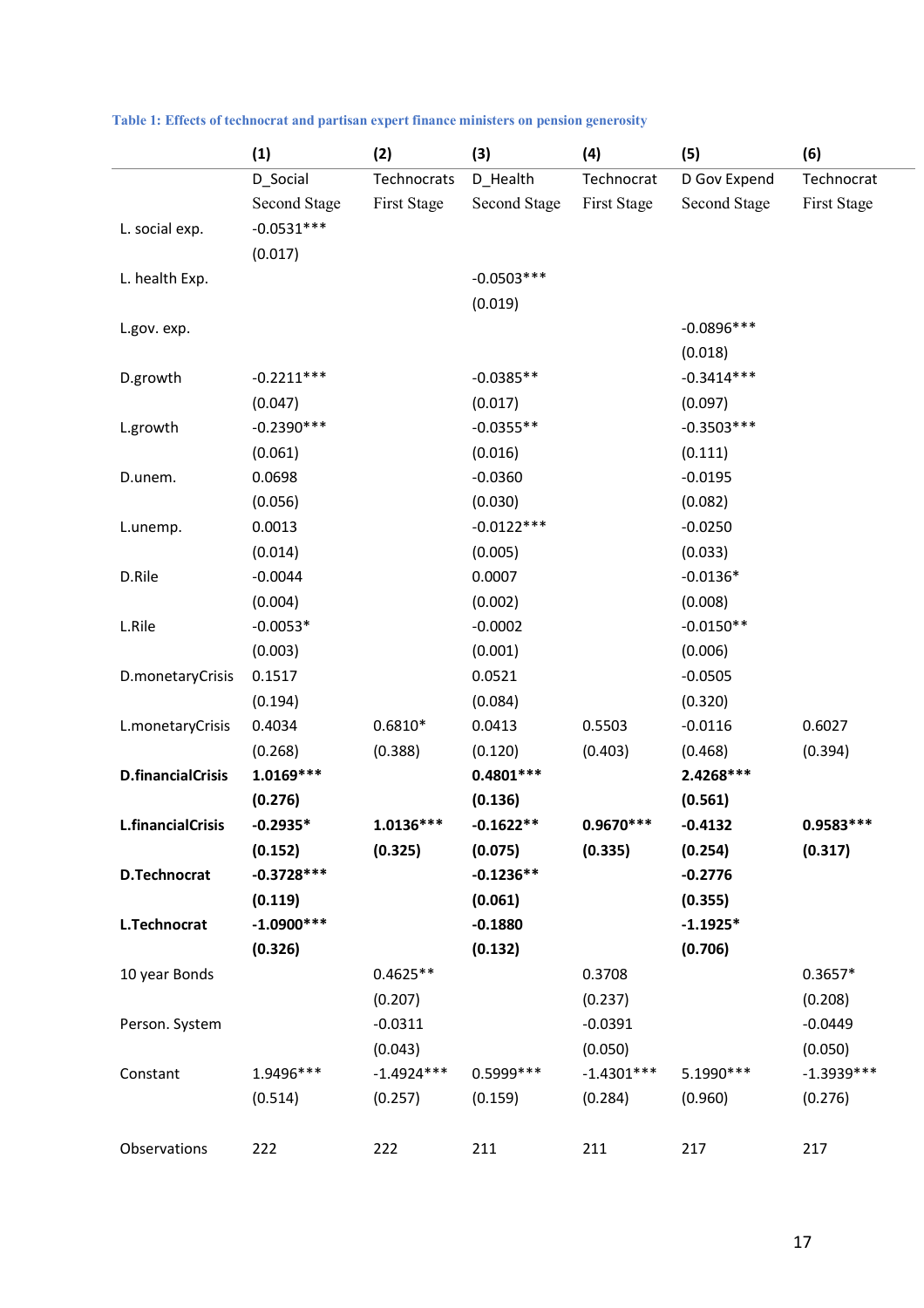|                          | (1)                 | (2)          | (3)                 | (4)                | (5)                 | (6)          |
|--------------------------|---------------------|--------------|---------------------|--------------------|---------------------|--------------|
|                          | D_Social            | Experts&exp  | D_Health            | Experts&exp        | D Gov Expend        | Experts&exp  |
|                          | <b>Second Stage</b> | First Stage  | <b>Second Stage</b> | <b>First Stage</b> | <b>Second Stage</b> | First Stage  |
| L. social exp.           | $-0.0600$ ***       |              |                     |                    |                     |              |
|                          | (0.013)             |              |                     |                    |                     |              |
| L. health Exp.           |                     |              | $-0.0560***$        |                    |                     |              |
|                          |                     |              | (0.019)             |                    |                     |              |
| L.socx_govexp            |                     |              |                     |                    | $-0.0854***$        |              |
|                          |                     |              |                     |                    | (0.018)             |              |
| D.growth                 | $-0.2227***$        |              | $-0.0363**$         |                    | $-0.3313***$        |              |
|                          | (0.048)             |              | (0.016)             |                    | (0.094)             |              |
| L.growth                 | $-0.2446***$        |              | $-0.0342**$         |                    | $-0.3398***$        |              |
|                          | (0.058)             |              | (0.013)             |                    | (0.117)             |              |
| D.unem.                  | 0.0769              |              | $-0.0374$           |                    | $-0.0360$           |              |
|                          | (0.054)             |              | (0.029)             |                    | (0.085)             |              |
| L.unemp.                 | $-0.0106$           |              | $-0.0126***$        |                    | $-0.0277$           |              |
|                          | (0.012)             |              | (0.005)             |                    | (0.032)             |              |
| D.Rile                   | $-0.0016$           |              | 0.0011              |                    | $-0.0126$           |              |
|                          | (0.004)             |              | (0.001)             |                    | (0.008)             |              |
| L.Rile                   | $-0.0036$           |              | $-0.0004$           |                    | $-0.0162***$        |              |
|                          | (0.003)             |              | (0.001)             |                    | (0.006)             |              |
| D.monetaryCrisis         | 0.1476              |              | 0.0452              |                    | $-0.0492$           |              |
|                          | (0.206)             |              | (0.079)             |                    | (0.326)             |              |
| L.monetaryCrisis         | 0.4012              | 0.3403       | 0.0258              | 0.2185             | $-0.0756$           | $0.3726*$    |
|                          | (0.273)             | (0.251)      | (0.110)             | (0.209)            | (0.439)             | (0.217)      |
| <b>D.financialCrisis</b> | $0.9148***$         |              | $0.4753***$         |                    | 2.5536 ***          |              |
|                          | (0.312)             |              | (0.128)             |                    | (0.589)             |              |
| <b>L.financialCrisis</b> | $-0.3324**$         | 0.4304       | $-0.1790***$        | $0.6838**$         | $-0.6067***$        | 0.5079       |
|                          | (0.156)             | (0.331)      | (0.058)             | (0.315)            | (0.223)             | (0.330)      |
| D.Expert&exper           | $-0.1464$           |              | 0.0118              |                    | 0.1344              |              |
|                          | (0.119)             |              | (0.051)             |                    | (0.292)             |              |
| L.Expert&exper           | $-0.9733***$        |              | $-0.0540$           |                    | 0.0607              |              |
|                          | (0.254)             |              | (0.088)             |                    | (0.311)             |              |
| 10 year Bonds            |                     | 0.1929       |                     | 0.0899             |                     | 0.1055       |
|                          |                     | (0.133)      |                     | (0.110)            |                     | (0.094)      |
| Person. System           |                     | $0.0060***$  |                     | $0.0037**$         |                     | $0.0042***$  |
|                          |                     | (0.001)      |                     | (0.002)            |                     | (0.001)      |
| Constant                 | 2.3029 ***          | $-1.1595***$ | $0.6343***$         | $-1.2380***$       | 4.9062 ***          | $-1.1819***$ |
|                          | (0.402)             | (0.215)      | (0.157)             | (0.243)            | (1.059)             | (0.238)      |
| Observations             | 222                 | 222          | 211                 | 211                | 217                 | 217          |
|                          |                     |              |                     |                    |                     |              |

|  |  | Table 2: Effects of technocrat and partisan expert finance ministers on unemployment benefits |  |  |  |  |  |  |  |  |  |
|--|--|-----------------------------------------------------------------------------------------------|--|--|--|--|--|--|--|--|--|
|--|--|-----------------------------------------------------------------------------------------------|--|--|--|--|--|--|--|--|--|

Robust standard errors in parentheses, \*\*\* p<0.01, \*\* p<0.05, \* p<0.1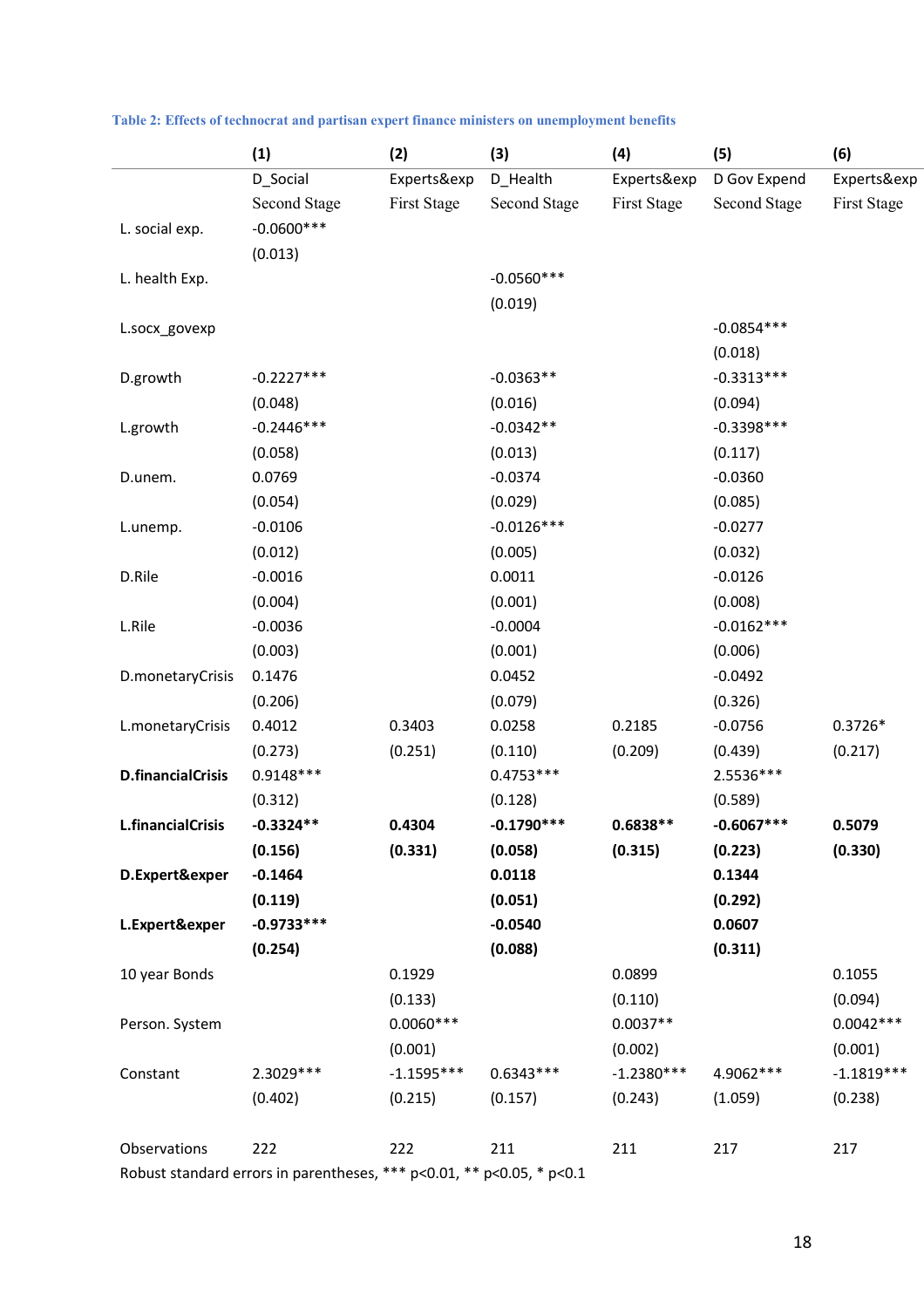# **Discussion**

How do economic crises affect the welfare state? I try to address this important question by investigating both the direct effects of major economic shocks and their indirect effects, through the appointments of technocrats to the portfolio of finance.

As expected, I find that the 2009 financial crisis has had a profound long-run effect on the welfare state but not on government spending. Moreover, the 2009 crisis had both a direct and indirect effect: since 2009 the appointments of experts to the portfolio of finance, whether nonpartisan or partisan increased significantly. These, the techncocrats and the technopols are associated with cuts in social spending, although only technocrats are also associated with cuts in health and government spending. These findings suggest two things: first, technocrats are more likely to undertake cuts in welfare benefits that are costly and political. Second, financial crises can have profound effects on the welfare state both due to budgetary pressures but also due to political appointments.

These findings provide an initial evidence on the indirect effects of economic crises on the welfare state through ministerial appointments. Yet, these findings raise a question. If the party and voters do not really want the reforms (i.e. cuts in their healthcare), how can governments or ministers stay in office and implement the reforms? What are the underlying political and social factors that determine the tenure of technocrat ministers?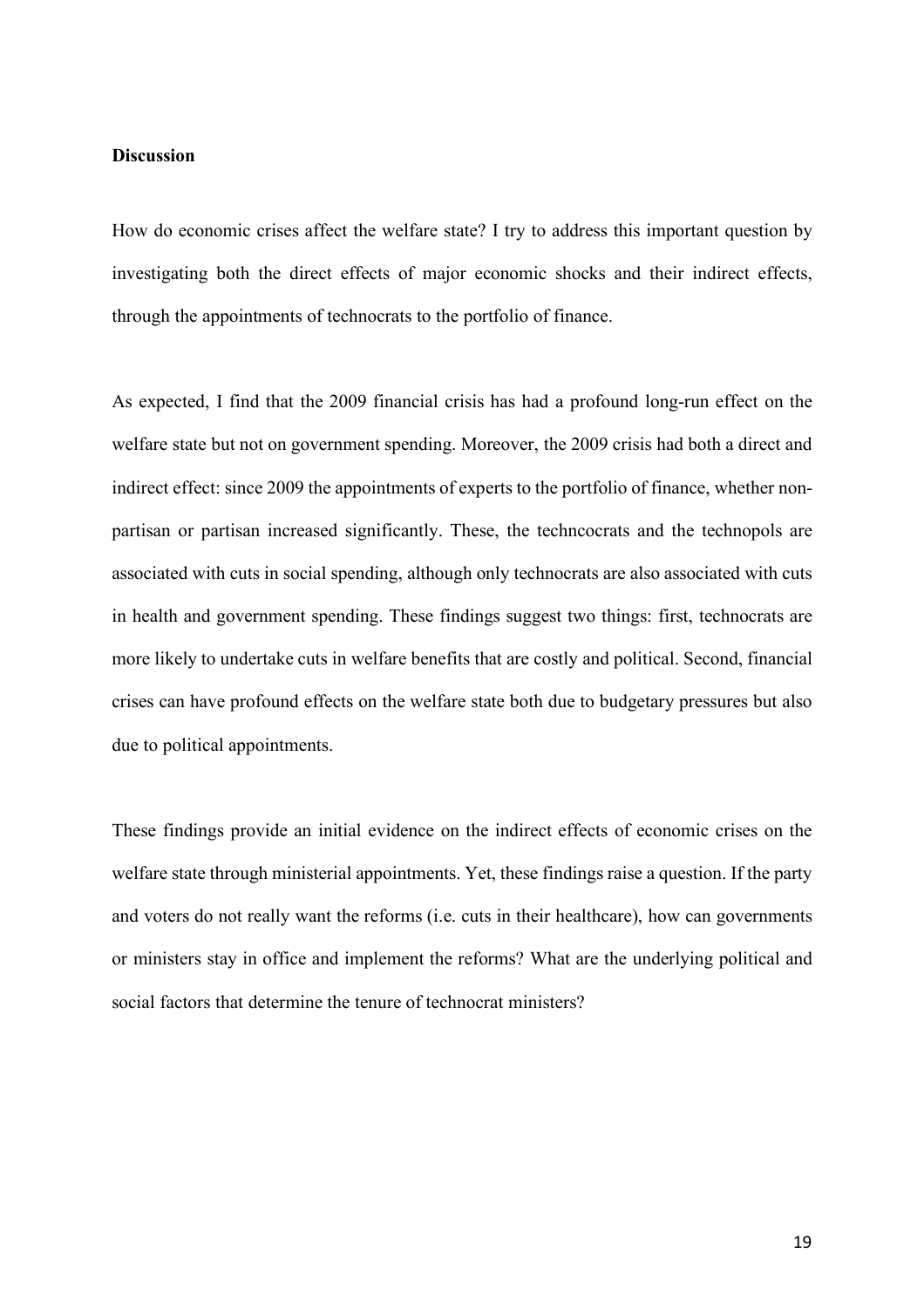# Bibliography

- Adolph, C. (2013). *Bankers, Bureaucrats, and Central Bank Politics: the myth of neutrality*. *Cambridge Studies in Comparative Politics*. New York: Cambridge University Press.
- Ainsley, C. (2017). The Politics of Central Bank Appointments. *Journal of Politics*, *79*(4), 1205–1219.
- Alesina, A., & Tabellini, G. (2007). Bureaucrats or politicians? Part I: a single policy task. *The American Economic Review*, *97*(1), 169–179.
- Alexiadou, D. (2012). Finding political capital for monetary tightening: Unemployment insurance and monetary partisan cycles. *European Journal of Political Research*, *51*, 809–836.
- Alexiadou, D. (2016). *Ideologues, Partisans, and Loyalists: Ministers and Policymaking in Parliamentary Cabinets*. Oxford University Press.
- Alexiadou, D. (2020). Technocrats in cabinets and their policy. In E. Bertsou & D. Caramani (Eds.), *The Technocratic Challenge to Democracy* (pp. 131–147). London and New York.
- Alexiadou, D., & Gunaydin, H. (2018). Commitment or Expertise? Technocratic appointments as political responses to economic crises. *European Journal of Political Research*, (April). Retrieved from
	- https://www.researchgate.net/profile/Despina\_Alexiadou/publication/324603152\_Com mitment or Expertise Technocratic appointments as political responses to economi c\_crises/links/5ad892ea458515c60f591964/Commitment-or-Expertise-Technocraticappointments-as-po
- Alexiadou, D., & Gunaydin, H. (2019). Commitment or expertise? Technocratic appointments as political responses to economic crises. *European Journal of Political Research*, *58*(3), 845–865. https://doi.org/10.1111/1475-6765.12338
- Allan, J. P., & Scruggs, L. (2004). Political Partisanship and Welfare State Reform in Advanced Industrial Societies. *American Journal of Political Science*, *48*(3), 496–512.
- Armingeon, K. (2012). The Politics of Fiscal Responses to the Crisis of 2008–2009. *Governance*, *25*(4), 543–565. https://doi.org/10.1111/j.1468-0491.2012.01594.x
- Armingeon, K., Guthmann, K., & Weisstanner, D. (2016). Choosing the path of austerity: how parties and policy coalitions influence welfare state retrenchment in periods of fiscal consolidation. *West European Politics*, *39*(4), 628–647. https://doi.org/10.1080/01402382.2015.1111072
- Armingeon, K., Weisstanner, D., Engler, S., Potolidis, P., & Gerber, M. (2012). Comparative Political Dataset I. 1960-2010. (U. of B. Bern: Institute of Political Science, Ed.).
- Berman, S. (2017). Populism is a Problem. Elitist Technocrats Aren't the Solution. *Foreign Policy*.
- Bertsou, E., & Caramani, D. (Eds.). (2020). *The Technocratic Challenge to Democracy* (1st ed.). London and New York: Routledge.
- Bickerton, C., & Accetti, C. I. (2017). Populism and technocracy: opposites or complements? *Critical Review of International Social and Political Philosophy*, *20*(2), 186–206.
- Caramani, D. (2017). Will vs Reason: The Populist and Technocratic Forms of Political Representation and Their Critique to Party Government. *American Political Science Review*, *111*(1), 54–67.
- Christensen, J. (2017). *The Power of Economists within the State*. Stanford, California: Stanford University Press.
- Chwieroth, J. (2007a). Neoliberal Economists and Capital Account LIberalization in Emerging Markets. *International Organization*, *61*, 443–463.
- Chwieroth, J. (2007b). No Title. *International Organization*, *61*(2), 443–463.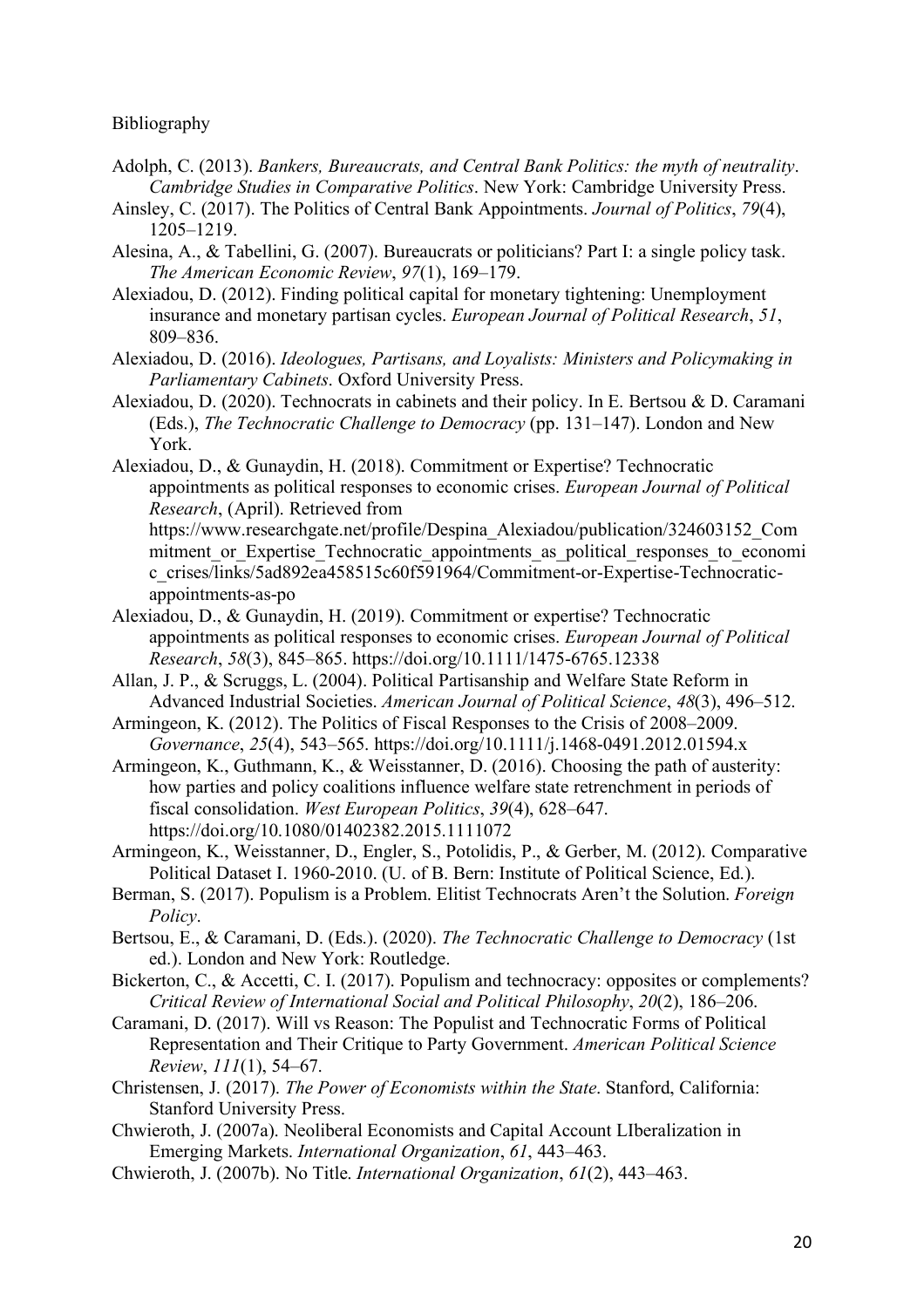- Crouch, C. (1993). *Industrial Relations and European State Traditions*. Oxford: Oxford University Press.
- Dargent, E. Technocracy and Democracy in Latin America (2015). New York: Cambridge University Press.
- Gingrich, J. (2015). Still Not Dismantling? The Legacy of Dismantling the Welfare State in Comparative Politics. *PS: Political Science & Politics*, *48*(02), 279–283. https://doi.org/10.1017/S1049096514002194
- Grossman, G. (2014). Do Selection Rules Affect Leader Responsiveness? Evidence from Rural Uganda. *Quarterly Journal of Political Science*, *9*(1), 1–44.
- Hall, P. A. (2013). The political origins of our economic discontents. In M. Kahler & D. A. Lake (Eds.), *Politics in the New Hard Times*. Ithaca and London: Cornell University Press.
- Hallerberg, M., Strauch, R. R., & Hagen, J. Von. (2009). *Fiscal Governance in Europe*. New York: Cambridge University Press.
- Hallerberg, M., & Wehner, J. (n.d.). When do you get economists as policy-makers? *British Journal of Political Science*.
- Hübscher, E., & Sattler, T. (2017). Fiscal consolidation under electoral risk. *European Journal of Political Research*, *56*(1), 151–168. https://doi.org/10.1111/1475-6765.12171
- Jochimsen, B., & Thomasius, S. (2014). The perfect finance minister: Whom to appoint as finance minister to balance the budget. *European Journal of Political Economy*, *34*.
- Joignant, A. (2011). The politics of technopols: Resources, political competence and collective leadership in Chile, 1990–2010. *Journal of Latin American Studies*, *43*(3), 517–546.
- Kaplan, S. B. (2014). The Political Economy of Macroeconomic Policymaking: Economic Crises and Technocratic Governance.
- Kaplan, S. B. (2017). Partisan technocratic cycles in Latin America. *Electoral Studies*, *45*. https://doi.org/https://doi.org/10.1016/j.electstud.2016.10.004
- Kersbergen, K., Vis, B., & Hemerijck, A. (2014). The Great Recession and Welfare State Reform: Is Retrenchment Really the Only Game Left in Town? *Social Policy & Administration*, *48*(7), 883–904. https://doi.org/10.1111/spol.12063
- Korpi, W., & Palme, J. (2003). New Politics and Class Politics in the Context of Austerity and Globalization: Welfare State Regress in 18 Countries, 1975-95. *American Political Science Review*, *97*(3), 425–446.
- Mares, I. (2006). *Taxation, Wage Bargaining and Unemployment*. New York: Cambridge University Press.
- McDonnell, D., & Valbruzzi, M. (2014). Defining and classifying technocrat-led and technocratic governments. *European Journal of Political Research*, *53*(4), 654–671. https://doi.org/10.1111/1475-6765.12054
- McManus, I. P. (2018). Political parties as drivers of post-crisis social spending in liberal welfare states. *Comparative European Politics*, *16*(5), 843–870. https://doi.org/10.1057/s41295-017-0105-y

OECD. (1996). *OECD Employment Outlook*. Paris: OECD.

- OECD. (2016). The Social Expenditure Database: SOCX 1980-2013. Paris: Organization of Economic Cooperation and Development.
- Picot, G., & Tassinari, A. (2017). All of one kind? Labour market reforms under austerity in Italy and Spain. *Socio-Economic Review*, *15*(2), 461–482. https://doi.org/10.1093/ser/mww042
- Pierson, P. (1996). *The new politics of the welfare state*. Cambridge: Cambridge University Press.
- Reinhart, C. M., & Rogoff, K. S. (2009). This Time is Different: Eight Centuries of Financial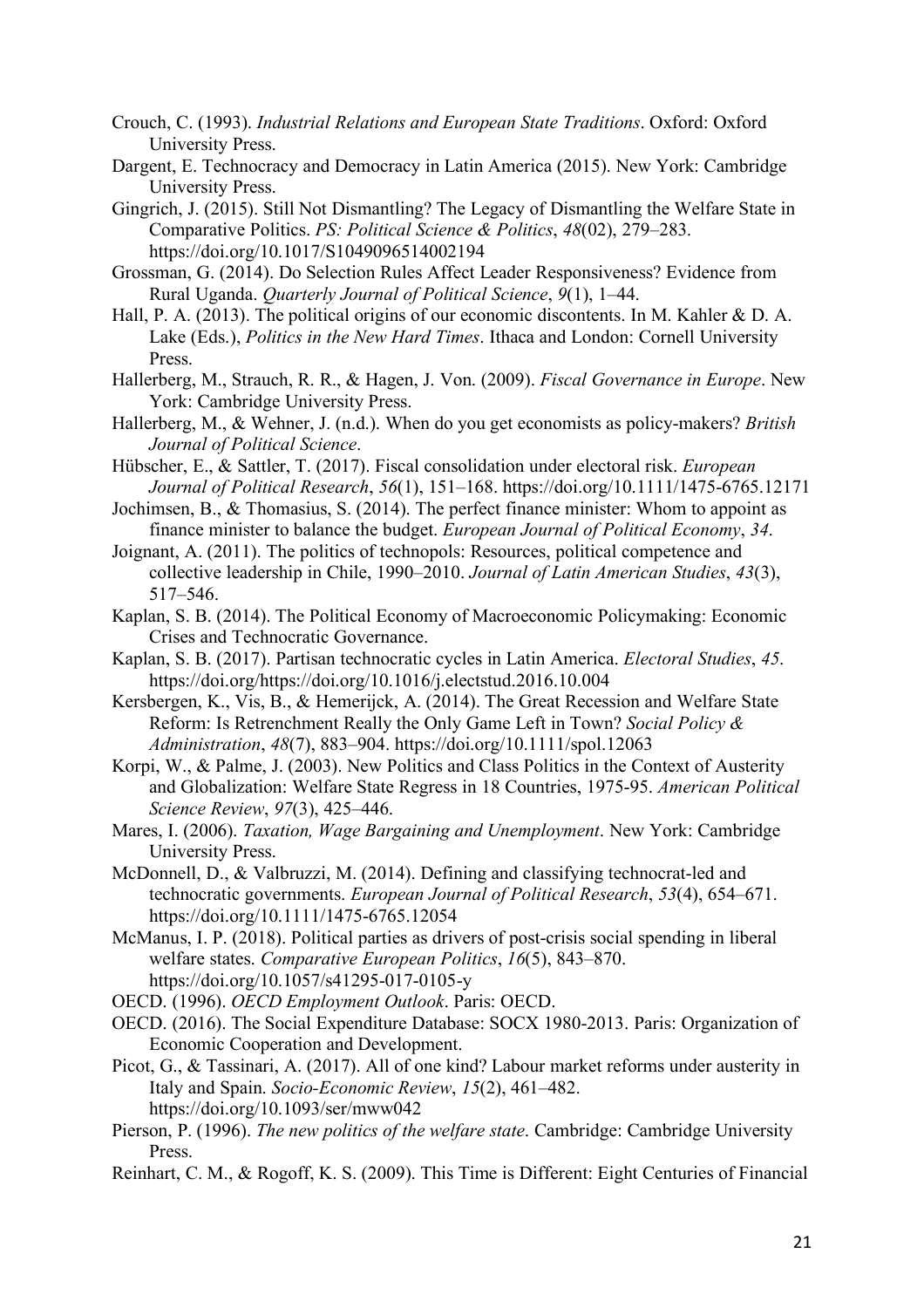Folly. Princeton. Retrieved from http://www.reinhartandrogoff.com/data/

- Roberts, K. (2017). State of the Field: Party politics in hard times. *European Journal of Political Economy*, *56*(2), 218–233.
- Rueda, D. (2007). *Social Democracy Inside Out: Partisanship & Labour Market Policy in Industrialized Democracies*. Oxford: Oxford University Press.
- Samani, M., Teorell, J., Kumlin, S., & Rothstein, B. (2010). The QOG Policy Dataset. (U. of G. T. Q. of G. Institute., Ed.).
- Schneider, B. R. (1998). The Material Basis of Technocracy: Investor Confidence and Neoliberalism in Latin America. In M. A. Centeno & P. Silva (Eds.), *The Politics of Expertise in Latin America* (pp. 75–77). New York: Macmillan Press.
- Scruggs, L. (2006). The Generosity of Social Insurance. *Oxford Review of Economic Policy*, *22*, 349–364.
- Tooze, A. (2018). *Crashed: How a Decade of Financial Crises Changed the World*. Allen Lane.
- Wenzelburger, G., & Staff, H. (2017). The "third way" and the politics of law and order: Explaining differences in law and order policies between Blair's New Labour and Schröder's SPD. *European Journal of Political Research*, *56*(3), 553–577.
- Williamson, J. (1994). *The Political Economy of Policy Reform*. Institute for International Economics.
- Williamson, John. (1993). Democracy and the "Washington Consensus." *World Development*, *21*(8), 1329–1336.